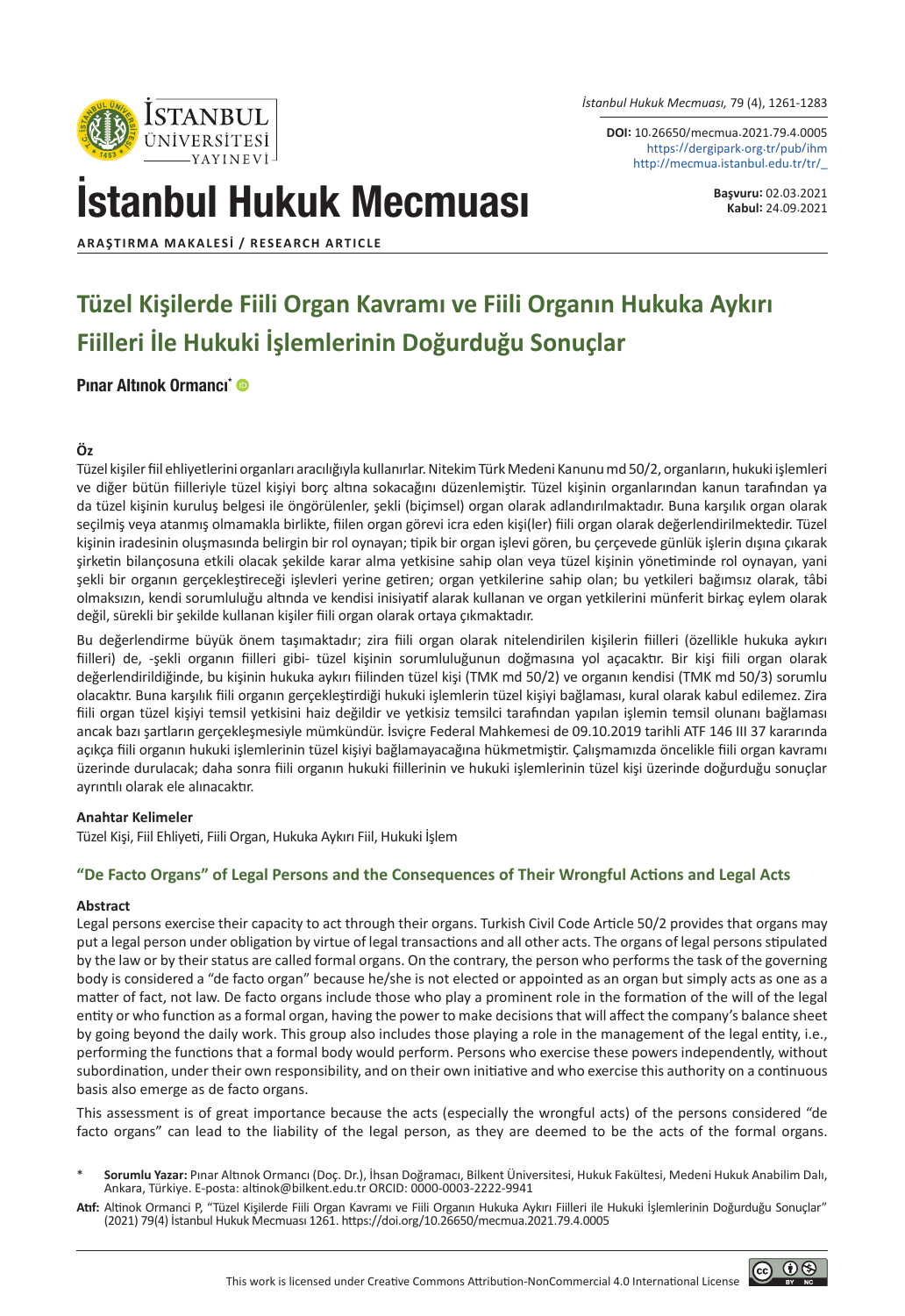However, it cannot be considered, in principle, that legal transactions carried out by de facto organs should bind the legal person, because the de facto organ does not have the actual authority to represent the legal person, and the transaction made by such unauthorized representatives can only bind the principal if certain additional conditions are fulfilled.

Our study will primarily focus on the concept of the "de facto organ." The consequences of the wrongful and legal acts of de facto organs will then be discussed in detail.

#### **Keywords**

Legal Persons, Capacity to Act, De Facto Organ, Wrongful Actions, Legal Acts

#### *Extended Summary*

The "de facto organ" plays an important role in the implementation of the will of the legal person. A de facto organ is an individual who has the authority to make decisions independently in matters related to the management of the organ and who continuously uses these powers apart from for daily affairs. The de facto organ fulfills the functions that an organ will traditionally perform, even though it is not a formal organ.

Turkish Civil Code Article 50/2 requires that organs designate the legal person or persons under obligation in their legal transactions and all other acts. In this context, the legal transactions of the organs are binding on the legal person, and the legal person will be responsible for the illegal acts of the organs. However, it is necessary to make a distinction between legal transactions and illegal acts of organs: Within the framework of the legal person's responsibility for the illegal acts by the organ, it is necessary to consider the organ in a broad sense and to evaluate de facto organs as well as the formal organs within the scope of the organ. This consideration is necessary because the definition of "de facto organ" has been developed precisely to hold the legal person liable for the illegal acts of the person/persons acting as an organ.

This assessment is based on a just and reasonable belief that would be held by an honest and reasonable person. Indeed, individuals who do not constitute an organ according to the law or the status of the legal person but act as an organ and continuously play a significant role in the formation of the legal person's will can be reasonably viewed as organs by third parties. In order to protect third parties, the legal person must be held responsible for the illegal acts of de facto organs.

However, a different assessment must be made regarding the legal transactions carried out by de facto organs. It is unacceptable that legal transactions made by a person acting on behalf of the legal person as a de facto organ should bind the legal person. As the de facto organ does not have the authority to represent the legal person, there would be an unauthorized representation regulated in Article 46 of the Turkish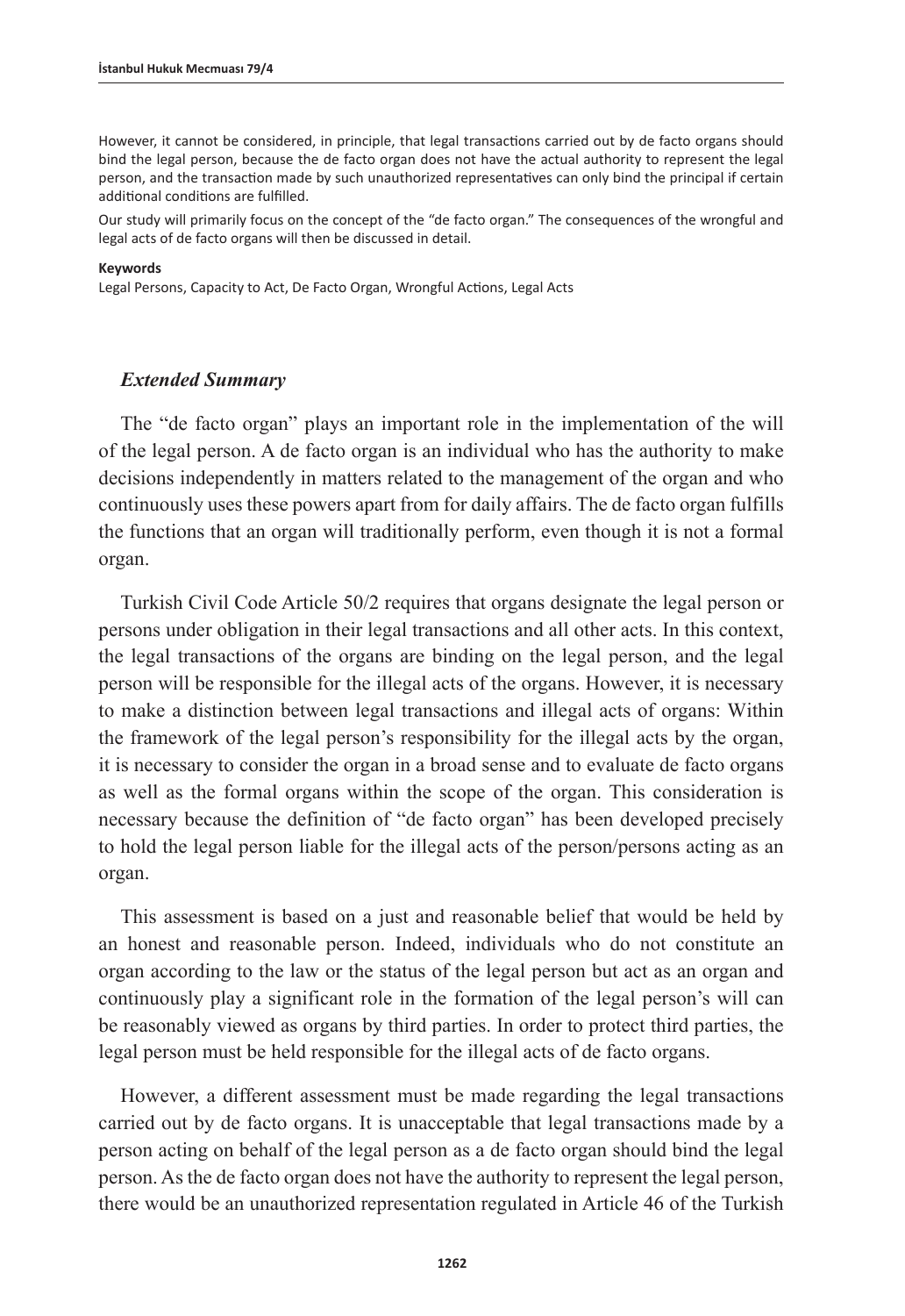Code of Obligations. Unauthorized representation does not bind the principal, unless there is a rare exception where the transaction of the unauthorized representative will bind the legal person.

The first of these exceptions is where, in accordance with Article 46/1 of the Turkish Code of Obligations, the principal ratifies the transaction. The other exception appears when a notification or representation has been made to third parties by the principal regarding the existence of the de facto organ's authority to represent the legal person. This notice creates external representation authority. The notification to third parties gives such third parties confidence in the de facto organ's authority in this regard. Due to this trust given to third parties, their good faith reliance on the existence of the declared authority to represent is preserved.

Even if the principal has not given the representative such authority in the internal relationship (or a narrower authority has been given or even revoked in the internal relationship), the authority declared to the third party replaces the lack of power, provided that he relies on it in good faith. Consequently, the contract concluded by the unauthorized representative still binds the principal. Except for in the specific circumstances mentioned here, however, a transaction performed by the unauthorized representative will not bind the principal.

As a matter of fact, the Swiss Federal Court made a clear decision in this direction in its ATF 146 III 37 decision dated 09.10.2019, wherein it ruled that the legal acts of de facto organs (except for the exceptions listed above) do not and will not bind the legal person. Therefore, it is necessary to interpret the concept of an organ narrowly in terms of the rule that the legal transactions of the organ bind the legal person. It must be accepted that only formal organs can act on behalf of the legal person, as only they have the authority to represent them.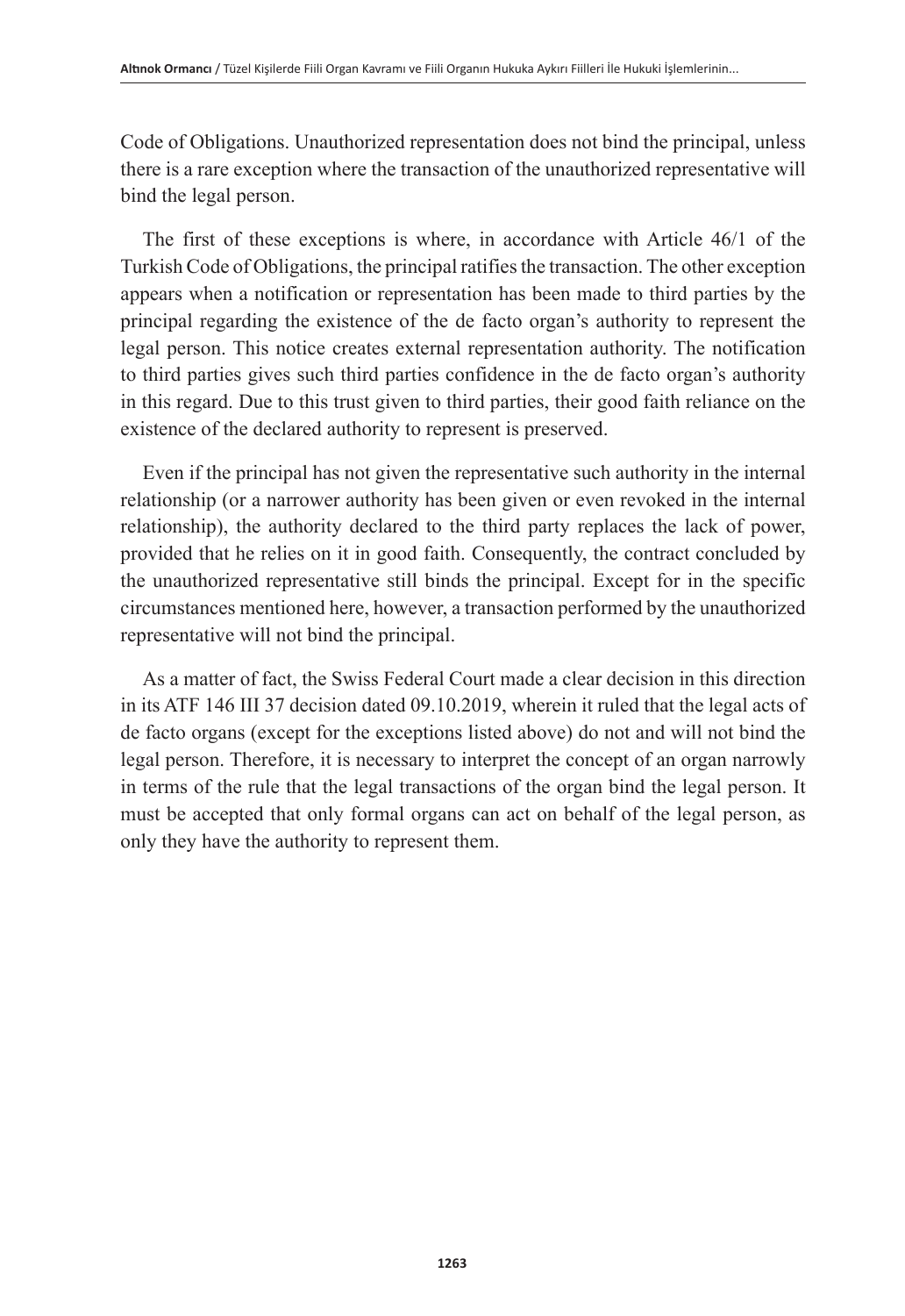# **Tüzel Kişilerde Fiili Organ Kavramı ve Fiili Organın Hukuka Aykırı Fiilleri İle Hukuki İşlemlerinin Doğurduğu Sonuçlar**

### **Giriş**

Tüzel kişilerde fiil ehliyeti TMK md 49 ve md 50'de düzenlenmiştir. TMK md 49, fiil ehliyetinin kazanılmasının koşulunu; md 50 ise fiil ehliyetinin kullanılmasını, yani organlar tarafından hayata geçirilmesini hükme bağlamıştır.

Fiil ehliyeti, bilindiği üzere, kişinin kendi fiilleriyle hak sahibi olabilmesi ve borç altına girebilmesini ifade eder<sup>ı</sup>. Elbette bu ehliyet, haklarda ve borçlarda değişiklik yapabilmeyi, bunları sona erdirmeyi ve devretmeyi de kapsar2 . Gerçek kişilerde fiil ehliyetine sahip olabilmek için kişinin ayırt etme gücüne sahip olması, ergin olması ve kısıtlı olmaması gerekmektedir (TMK md 10). Buna karşılık tüzel kişiler, kanuna ve kuruluş belgelerine göre gerekli organlara sahip olmakla fiil ehliyetini kazanırlar (TMK md 49). Bu hükme göre tüzel kişiler, ancak kanuna ve ana statülerine göre zorunlu organlarını oluşturdukları anda fiil ehliyetini kazanırlar. Kanun koyucu, her tüzel kişinin yapısını dikkate alarak, zorunlu organları farklı şekilde düzenlemiştir<sup>3</sup>. Tüzel kişinin organlarını oluşturması ise seçim veya atama yoluyla gerçekleşir4 .

 Tüzel kişiler, ancak organları aracılığıyla hareket edebilirler. Organlar, tüzel kişinin iradesinin oluşmasını ve bu iradenin ortaya konmasını sağlayan, tüzel kişi örgütü içinde yer alan kişi ya da kişi topluluklarıdır<sup>5</sup>. Kanun koyucu, organın iradesini, belirli koşulların gerçekleşmesi halinde tüzel kişinin iradesi olarak kabul etmiş ve buna sonuçlar bağlamıştır. Nitekim TMK md 50'ye göre, *"Tüzel kişinin iradesi, organları aracılığıyla açıklanır (I). Organlar, hukuki işlemleri ve diğer bütün fiilleriyle tüzel kişiyi borç altına sokarlar (II). Organlar, kusurlarından dolayı ayrıca kişisel olarak sorumludurlar (III)."*

Çalışmamızda öncelikle tüzel kişinin organları ve bu çerçevede organ-yardımcı kişi ayrımı ile şekli ve fiili organ ayrımları ele alınacaktır. Daha sonra fiili organ kavramı çerçevesinde, fiili organın hukuka aykırı fiilleri ile hukuki işlemlerinin tüzel kişi üzerindeki etkileri değerlendirilecektir.

<sup>1</sup> Mustafa Dural ve Tufan Öğüz, *Türk Özel Hukuku, C III Kişiler Hukuku* (20. Bası, Filiz Kitabevi 2019) 47 ve 255; Kemal Oğuzman, Özer Seliçi ve Saibe Oktay Özdemir, *Kişiler Hukuku (Gerçek ve Tüzel Kişiler)* (16. Bası, Filiz Kitabevi 2016) 49 ve 285; Julia Xoudis, *Commentaire Romand* (éd: Pascal Pichonnaz/ Bénédict Foëx) Code Civil I, Art 54/55 (Helbing Lichtenhahn 2010), N 2.

<sup>2</sup> Oğuzman, Seliçi ve Oktay Özdemir (n 1) 49; Xoudis (n 1) N 2.

<sup>3</sup> Örneğin derneklerde kanunen üç zorunlu organ mevcuttur. Bunlar genel kurul, yönetim kurulu ve denetim kuruludur (Türk Medeni Kanunu md 72/I). Vakıflarda ise tek zorunlu organ yönetim organıdır (Türk Medeni Kanunu md 109). Ticaret ortaklıklarının zorunlu organları ise Türk Ticaret Kanunu'nda ortaklık türlerine göre farklı şekilde düzenlenmiştir.

Dural ve Öğüz (n 1) 255.

<sup>5</sup> ibid 256; benzer bir tanım için bkz. Oğuzman, Seliçi ve Oktay Özdemir (n 1) 286.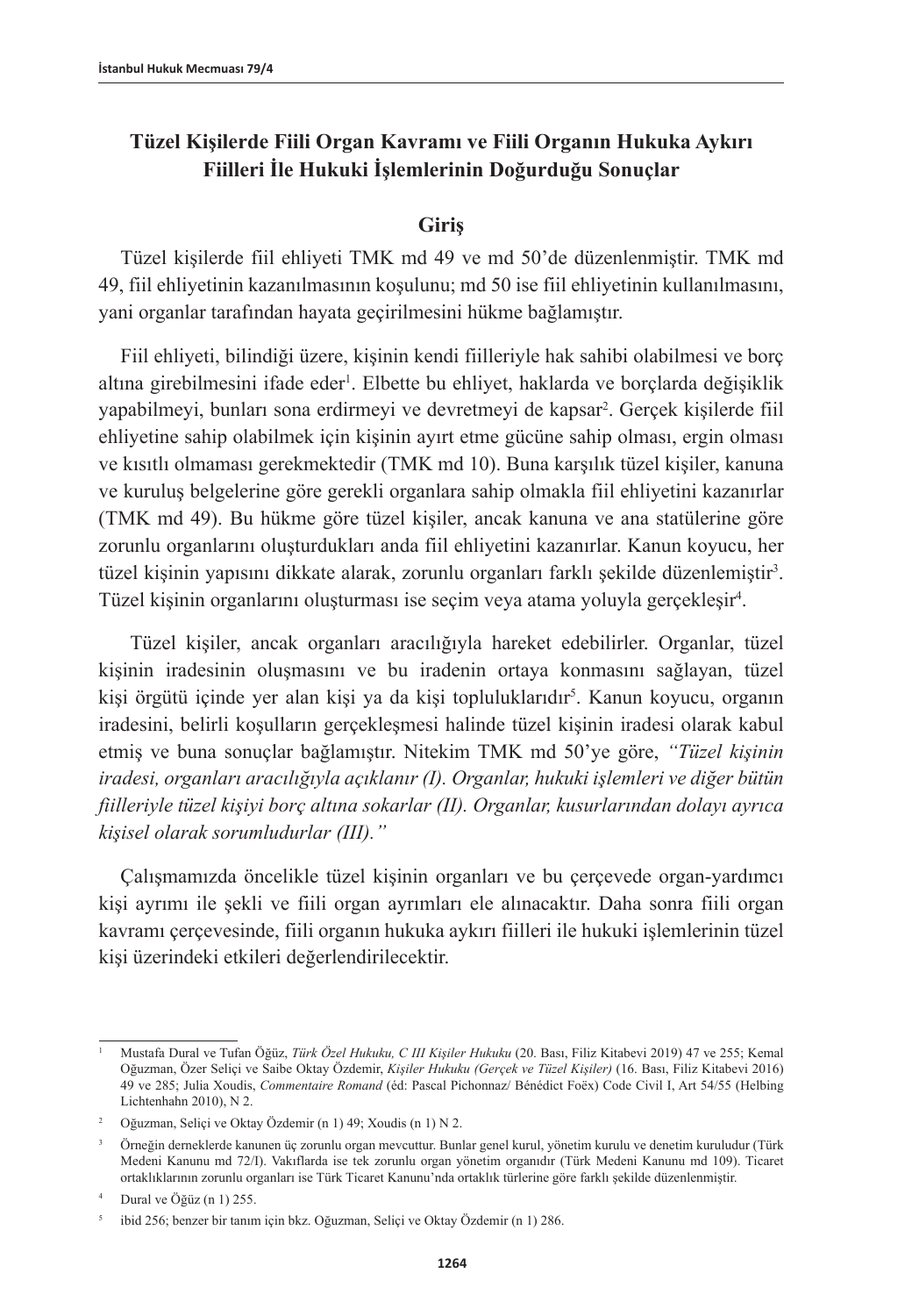# **I. Tüzel Kişilerde Organlar ve Organların Hukuka Aykırı Fiillerinden Sorumluluk**

Tüzel kişi, amacını gerçekleştirebilmek için örgütlenmeye ihtiyaç duyar. Bu çerçevede tüzel kişi, kanunun ve kuruluş belgesinin kendisine yüklediği görevleri yerine getiren organlardan teşekkül eder6 . Organ, tüzel kişi örgütü içinde yer alan, tüzel kişinin iradesinin oluşmasını ve bu iradenin dış dünyaya yansımasını sağlayan, kanun, tüzük veya iç yönetmeliklerle oluşturulan kişi veya kişi gruplarıdır<sup>7</sup>. Tüzel kişi kendi doğal iradesine sahip olmadığından, onun iradesinin oluşması ve açığa çıkarılması, ancak organları aracılığıyla mümkündür. Bir başka ifadeyle organların yansıttığı irade, tüzel kişinin iradesidir. Bu nedenle her ne kadar organların üçüncü kişilere karşı tüzel kişiyi temsil ettiğinden söz edilse de, burada borçlar hukukundaki teknik anlamıyla bir temsil ilişkisi yoktur<sup>s</sup>. Organın tüzel kişiyi temsil yetkisi, kaynağını organ sıfatında bulan, geri alınamayan ve organın davranışının tüzel kişiye izafe edilmesini sağlayan bir yetkidir. Temsilci kendi iradesini açıklayarak, temsil olunanı bağlayan bir işlem yaparken; organ doğrudan tüzel kişinin iradesini açıklar<sup>9</sup>.

Tüzel kişi bünyesinde temel görevleri yerine getirmek amacıyla üç tip organ görülür: Karar organı veya üst organ (*organe législatif ou organe supreme*); yönetim veya idare organı (*organe supérieur de direction ou d'administration*) ve denetim organı (*organe de révision*). Derneklerde bu üç ayaklı örgütlenme mevcut olmasına rağmen, vakıflarda karar organı (en azından yasal zorunlu organ olarak)  $b$ ulunmamaktadır $10$ 

Yukarıda da ifade edildiği üzere, kanun koyucu her tüzel kişinin sahip olması gereken zorunlu organları, tüzel kişinin tipini dikkate alarak ayrı ayrı belirlemiştir. Ancak kanunun öngördüğü zorunlu organlar dışında, irade serbestisi ilkesi çerçevesinde, tüzel kişinin ana statüsünde isteğe bağlı organların öngörülmesi mümkündür<sup>11</sup>. Kanunen zorunlu olmamakla birlikte, tüzel kişinin amacına, örgütlenme yapısına ve faaliyet alanına göre öngördüğü bu organlara ihtiyari organlar denilmektedir<sup>12</sup>. İhtiyari organlar tüzel kişinin ana statüsünde belirlenebileceği gibi, bunların tüzel

<sup>6</sup> Xoudis (n 1) N 6. Belirtmek gerekir ki burada yalnızca dar anlamıyla organlar (şekli organlar) ifade edilmektedir. Oysa aşağıda ele alınacağı üzere, özellikle İsviçre Federal Mahkemesi kararlarıyla geliştirilen ve doktrinde de pek çok yazar tarafından benimsenen görüş, şeklen organ sıfatını taşımamakla birlikte, bazı özellikleri taşıyan kişilerin de tüzel kişinin organı (fiili organ) olarak kabul edilmesi gerektiğini ileri sürmektedir: Bkz aşağıda I C.

<sup>7</sup> Teoman Akünal, *Türk Medeni Hukukunda Tüzel Kişiler* (Beta 1995) 34.

<sup>8</sup> Oğuzman, Seliçi ve Oktay Özdemir (n 1) 289; Dural ve Öğüz (n 1) 257.

<sup>9</sup> ibid 289; Dural ve Öğüz (n 1) 257; Cem Akbıyık, 'Tüzel Kişi Organının Ölüme Bağlı Tasarrufun Düzenlenmesine Katılması' (2017) 5 (1) Kadir Has Üniversitesi Hukuk Fakültesi Dergisi 73, 76.

<sup>10</sup> Belirtmek gerekir ki, 17.4.2008 tarihli E.2005/14, K. 2008/92 sayılı AYM kararı uyarınca "Vakıflarda üyelik olmaz." hükmünü içeren TMK md 101'in 3. fıkrası iptal edildiğinden, vakıflara üyelik mümkün hale gelmiştir. Bu nedenle vakıflarda da artık ihtiyari bir organ olarak karar organının oluşturulması mümkündür. Sözü edilen iptal kararının ayrıntılı bir değerlendirmesi ve eleştirisi için bkz. Osman Gürzumar, 'Türk Medeni Kanunu'nun 'Vakıflarda Üyelik Olmaz' Hükmünü İptal Eden Anayasa Mahkemesi Kararı Hakkında', *Haluk Konuralp Anısına Armağan*, C III (Seçkin 2009) 540.

<sup>11</sup> Xoudis (n 1) N 6; Dural ve Öğüz (n 1) 258.

<sup>12</sup> Dural ve Öğüz (n 1) 260; Oğuzman, Seliçi ve Oktay Özdemir (n 1) 290 vd.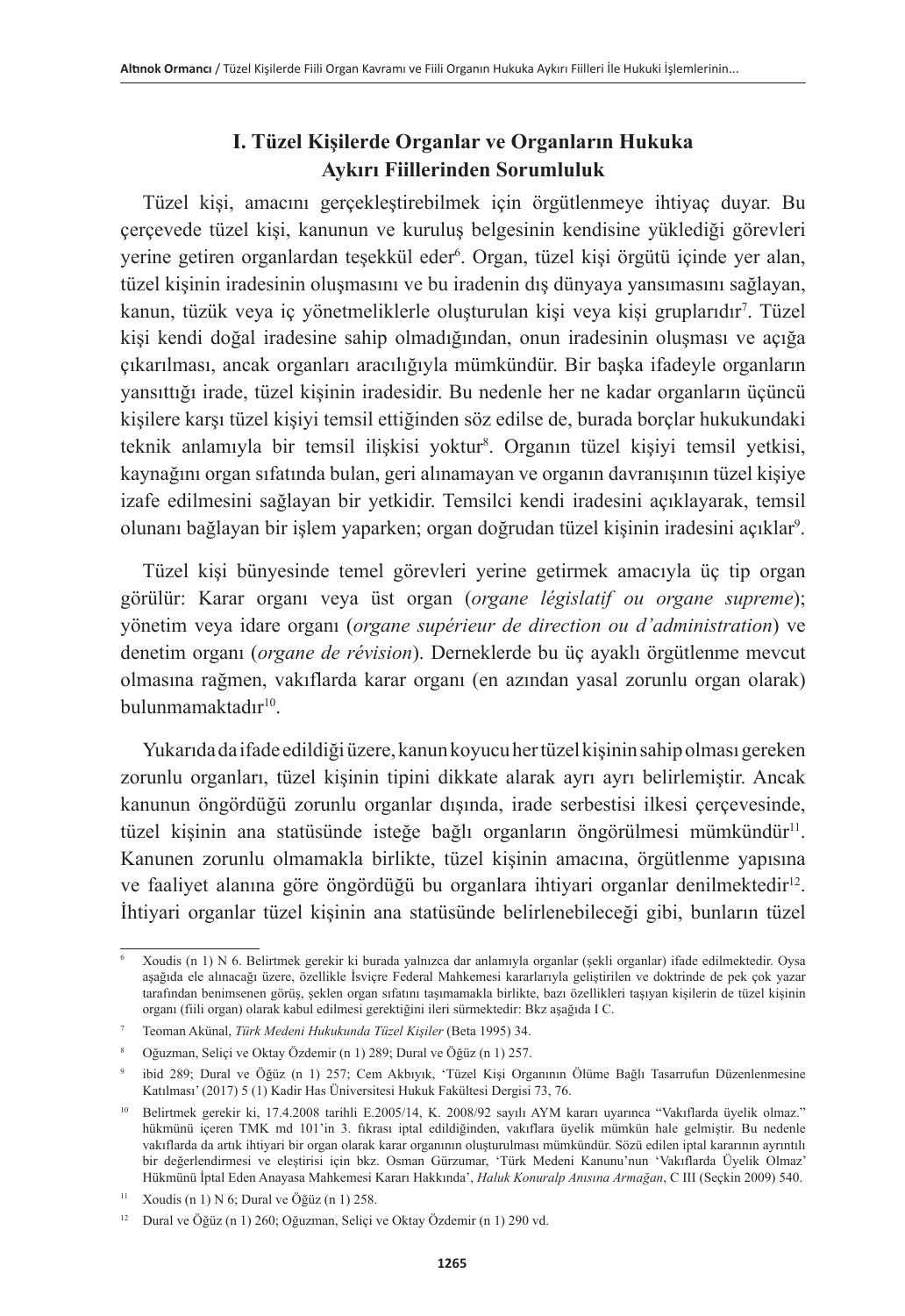kişinin yetkili organlarının alacağı kararlarla sonradan belirlenmesi de mümkündür. Uygulamada sıklıkla danışma kurulu, onur kurulu gibi ihtiyari organların ortaya çıktığı görülmektedir13. Zorunlu-ihtiyari organ ayrımından başka, organın görevi çerçevesinde karar organı-yürütme organı; yine organın faaliyet alanı çerçevesinde iç organ-dış organ; organın kaç kişiden teşekkül ettiğine göre fert organ-kurul organ ayrımlarının da yapıldığı görülmektedir14. Çalışmamız açısından önem taşıyan sınıflandırma ise, şekli (biçimsel) organ ile fiili organ ayrımıdır. Aşağıda bu ayrıma ilişkin ayrıntılı açıklamalara geçmeden önce, organ ile yardımcı kişi arasındaki farklara değinmekte de fayda vardır.

### **A. Organ- Yardımcı Kişi Ayrımı**

TMK md 50/2'ye göre "Organlar, hukuki işlemleri ve diğer bütün fiilleriyle tüzel kişiyi borç altına sokarlar." Bu hükümden çıkan sonuç, bir organ (organ görevini yerine getiren gerçek kişi) tarafından gerçekleştirilen hukuki işlemler ve diğer bütün fiiller, özellikle organ tarafından işlenen haksız fiiller doğrudan tüzel kişiyi borç altına sokar; yeter ki organ açıkça birey olarak kendi hesabına değil, organ görevi çerçevesinde hareket etmiş olsun15. Dolayısıyla organların hukuki işlemleri ve fiilleri doğrudan doğruya tüzel kişi üzerinde etkilerini doğurmaktadır.

Organ, tüzel kişinin çalışanı (TBK md 66) veya yardımcı kişisi (TBK md 116) değildir. Organ, doğrudan tüzel kişinin bir parçası olarak kabul edilmektedir. Organın işlediği haksız fiiller bakımından tüzel kişinin sorumluluğu doğrudan doğruya doğar. Hatta organ, tüzel kişiyi temsile yetkili olmasa bile, organ sıfatıyla ve görevi dolayısıyla hareket ederken meydana gelen haksız fiillerde de tüzel kişinin sorumluluğu doğar16. Tüzel kişinin bu sorumluluktan kurtulabilme imkânı yoktur. Tüzel kişi, kusuru olmadığını iddia ederek sorumluluktan kurtulamaz, zira organın kusuru, tüzel kişinin doğrudan sorumluluğuna yol açar. Tüzel kişi, adam çalıştıranın sorumluluğuna ilişkin düzenlemede yer alan (TBK md 66/2) kurtuluş kanıtından da yararlanamaz; organ "çalışan" olmadığından, tüzel kişi organı seçmede, talimat vermede ve denetlemede gereken özeni gösterdiğini ispat ederek sorumluluktan kurtulamayacaktır<sup>17</sup>.

Tüzel kişinin borçlarının ifası bakımındansa, organın fiillerinin tüzel kişi açısından sonuç doğurması ve yardımcı kişinin fiillerinin tüzel kişi açısından sonuç

<sup>17</sup> Villa (n 15) 75.

<sup>13</sup> ibid 260; Oğuzman, Seliçi ve Oktay Özdemir (n 1) 291.

<sup>14</sup> Bu ayrımlar hakkında ayrıntılı bilgi için bkz Oğuzman, Seliçi ve Oktay Özdemir (n 1) 290 vd; Dural ve Öğüz, (n 1) 260 vd; Xoudis (n 1)  $N$  9.

<sup>15</sup> Marco Villa, 'Organes de fait et organes apparents', iç Pierre-Louis Imsand (ed), *La responsabilité civile dans l'entreprise, Travaux de la Journée d'étude organisée le 19 mars 2003 a l'Université de Lausanne (* CEDIDAC, 2004) 73; ATF 121 III 176, 180.

<sup>16</sup> ATF 121 III 126: Organın haksız fiilinden tüzel kişinin sorumlu tutulabilmesi için fiilin, işlevsel olarak, organın yetkilerinin genel çerçevesi içine girmesi yeterlidir.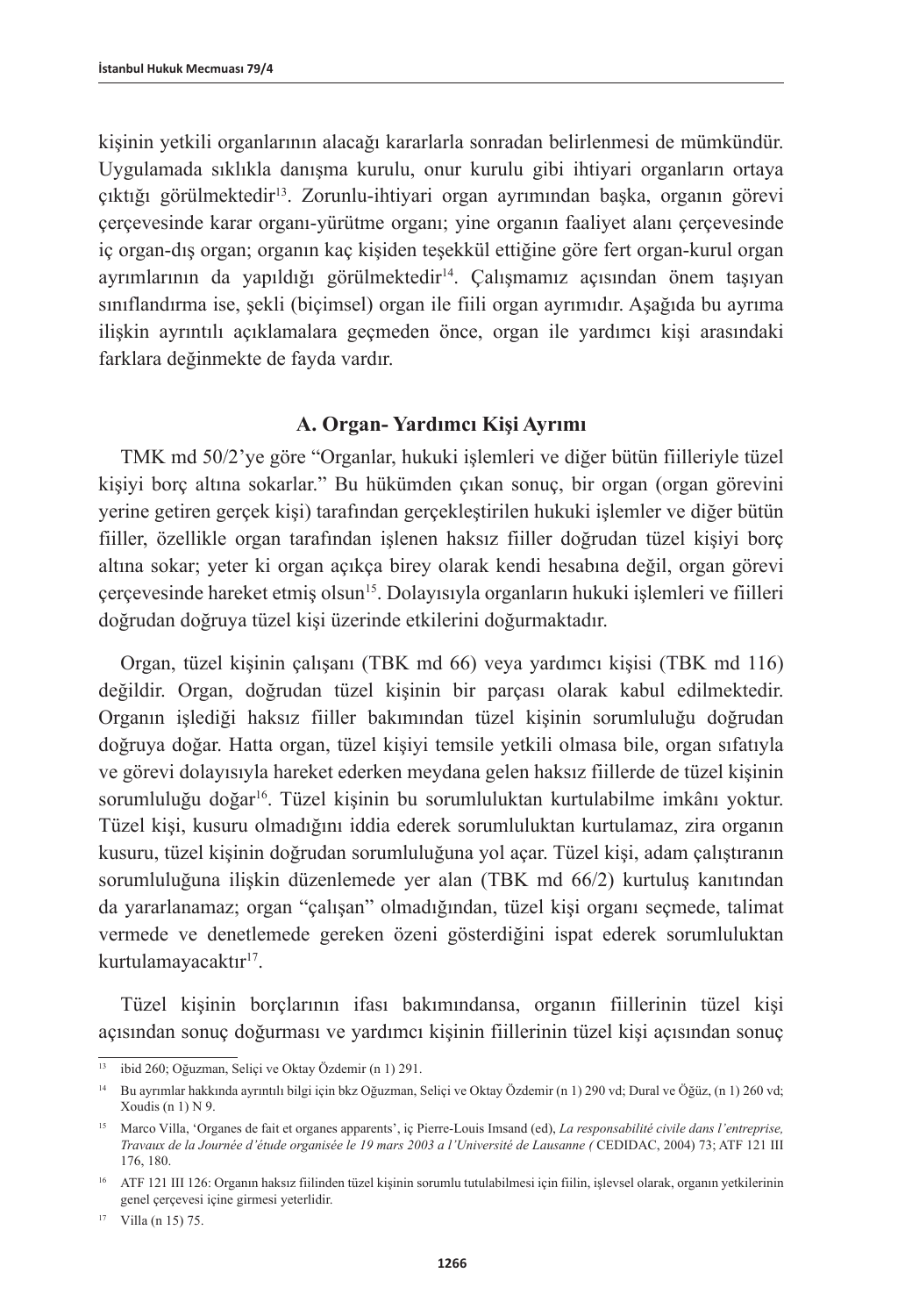doğurması birbirinden ayrılmalıdır. TBK md 116 gereği, yardımcı kişinin fiillerinden sorumluluk, önceden yapılacak bir anlaşmayla kaldırılabilirken; organın fiillerinden sorumluluk kaldırılamaz<sup>18</sup>.

### **B. Şekli (Biçimsel) Organlar**

Tüzel kişinin organlarından kanun tarafından ya da tüzel kişinin kuruluş belgesi ile öngörülenler, şekli (biçimsel) organ olarak adlandırılmaktadır<sup>ı9</sup>.

Bu çerçevede derneklerde yasal zorunlu organlar olan genel kurul, yönetim kurulu ve denetim kurulunun; vakıflarda ise yönetim organının şekli (biçimsel) organlar oldukları açıktır. Tüzel kişinin kuruluş belgesi ile öngörülen ihtiyari organlar da şekli organ olarak karşımıza çıkmaktadır. Nitekim bu organları oluşturan kişilerin görev ve yetkileri kanunda ve tüzel kişinin kuruluş belgesinde belirlenmiştir.

TMK md 50/I kapsamında organ, "tüzel kişinin iradesini açıklayan", yani üçüncü kişilerle olan hukuki ilişkilerde tüzel kişi adına hareket eden kişi(ler)dir. Bu çerçevede organ kavramının geniş anlaşılması gerektiği; kanun, tüzel kişinin kuruluş belgesi veya tüzel kişinin fiili örgütlenmesi kapsamında tüzel kişinin iradesinin oluşmasına katılan ve hukuken veya fiilen karar alma yetkisine sahip kişilerin organ olarak kabul edilmesi gerektiği belirtilmektedir<sup>20</sup>. Organın doktrin ve içtihatlarla geliştirilen bu işlevsel tanımı, hem şekli (kanunen veya tüzel kişinin kuruluş belgesine göre yetkili), hem de fiili organı kapsamına almaktadır<sup>21</sup>. Fiili organa aşağıda değineceğimizden, burada yalnızca TMK md 50 kapsamında şekli organa değineceğiz.

TMK md 50 kapsamında organ, üçüncü kişilerle olan hukuki ilişkilerde tüzel kişi adına hareket eden organ olduğuna göre, burada yürütme organı olan yönetim organından bahsedilmektedir<sup>22</sup>. Şekli organları oluşturan kişilerin usulüne uygun şekilde organ (veya organ üyesi) olarak atanmış olmaları yeterlidir. Bu kişiler, görevleri devam ettikçe organ sıfatını haizdirler<sup>23</sup>. Bu kişilerin yönetim faaliyetlerini bilfiil icra etmelerinin gerekip gerekmediği konusu tartışmalıdır; ancak böyle bir

<sup>18</sup> ibid 75.

<sup>19</sup> Dural ve Öğüz (n 1) 258; Xoudis (n 1) N 22 ve N 23; Villa (n 15) 81. Oğuzman, Seliçi ve Oktay Özdemir ise "resmi organ" nitelendirmesini tercih etmektedirler. Bkz Oğuzman, Seliçi ve Oktay Özdemir (n 1) 291.

<sup>20</sup> Xoudis (n 1) N 21; aynı yönde bkz ATF 124 III 418, 420 vd.

 $21$  ibid N 21.

<sup>22</sup> Villa (n 15) 72, dipnot 1; Xoudis (n 1) N 22; Hans Michael Riemer*, Berner Kommentar Kommentar zum schweizerischen Privatrecht, Band I: Einleitung und Personenrecht, 3. Abteilung: Die juristischen Personen, 1. Teilband: Allgemeine Bestimmungen - Systematischer Teil und Kommentar zu Art 52-59 ZGB* (Stämpfli 1993) Art 54/55, N 25 ve N 26.

<sup>23</sup> Buna göre derneklerde ve vakıflarda yönetim kurulu üyeleri, limited şirketlerde müdürler (yöneticiler), anonim şirkette yönetim kurulu üyeleri, yine kooperatiflerde yönetim kurulu üyeleri şekli anlamda organ niteliğini haizdir: Bkz Villa (n 15) 82.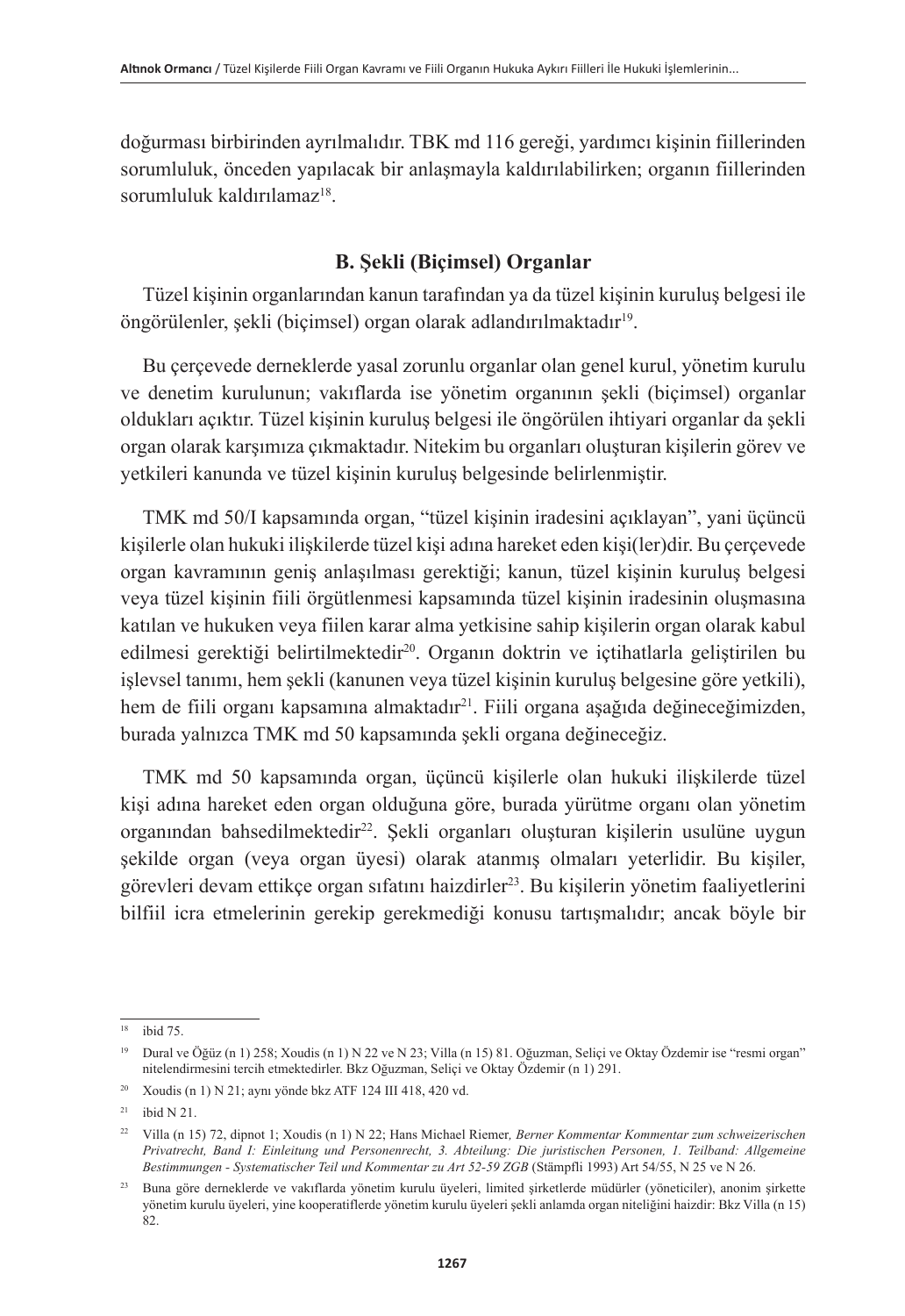gereklilik aranmamalıdır24. Zira yönetim organını oluşturan kişiler, bu sıfatları çerçevesinde karar alma yetkisine sahiptiler25. Karar organı ile denetim organı da şekli organlardan olup, ancak bu organların üçüncü kişilerle olan hukuki ilişkilerde devreye girmeleri halinde TMK md 50 bu organlar açısından uygulama alanı bulur<sup>26</sup>.

Tüzel kişinin kuruluş belgesinde öngörülen şekli organlar, kuruluş belgesi ile tüzel kişinin iradesinin oluşmasına katılmayı sağlayacak karar alma yetkisi verilen kişilerdir. Bu çerçevede kişinin ünvanı (ör Müdür, müdür yardımcısı, sekreter, komisyon üyesi vb) belirleyici değildir27; özellikle yönetim organının sahip olduğu yönetim görevleri bakımından, tüzel kişinin kuruluş belgesiyle bazı kişilerin yetkili kılınması halinde, TMK md 50 kapsamında şekli bir organdan bahsedilmelidir<sup>28</sup>.

### **C. Fiili Organ Kavramı**

Uzunca bir süredir doktrinde ve içtihatlarda, organ görevi icra eden gerçek kişilerin, şekli organ sıfatını haiz olmasalar dahi, fiili organ niteliğine sahip oldukları kabul edilmektedir. Dolayısıyla fiili organı kısaca, organ olarak seçilmiş veya atanmış olmamakla birlikte, fiilen organ görevi icra eden kişi(ler) olarak tanımlamak mümkündür<sup>29</sup>. Gerçekten, tüzel kişinin yönetim organının görevi kapsamına giren idare ve temsil görevleri (bu görevlerin kapsamına dâhil olabilecek faaliyetler), kendilerine böyle bir yetki verilmemiş kişi veya kişilerce ifa edildiğinde, bunlara fiilen organ niteliği tanınabileceği Türk hukukunda da 1970 tarihli bir tezde ortaya konmuştur<sup>30</sup>.

Şirketler hukukunda da fiili organ oldukça önem taşıyan bir kavramdır. Bu çerçevede, bir anonim şirkette şekli organların dışında, yönetim kuruluna ait görevleri yerine getiren şahıs veya şahıs gruplarının bulunmasının mümkün olduğu;

<sup>24</sup> Nitekim Türk Ticaret Kanunu'na göre de anonim şirketlerde temsil yetkisinin devri mümkündür. (TTK md 370/2) Hatta TTK md 553/2'ye göre yetkilerini kanuna dayanarak başkasına devreden organlar veya kişiler, bu kişilerin seçiminde makul derecede özen göstermişlerse, onların fiil ve kararlarından sorumlu olmazlar. Aynı düzenlemeler, TTK md 629/1 ve md 644'ün atfıyla limited şirketlere de uygulanır.

<sup>&</sup>lt;sup>25</sup> Xoudis (n 1) N 22; Riemer, (n 22) N 25; aynı yönde bkz. İsviçre Federal Mahkemesinin 10.02.2009 tarihli, 4A $544/2008$ kararı, c 2.3, SJ 2010 I 1; Villa (n 15) 81.

<sup>26</sup> Esasında karar organı ile denetim organı iç organlar olup, tüzel kişi adına üçüncü kişilerle ilişkiye girmezler. Dolayısıyla bu organların temsil yetkisi çerçevesinde tüzel kişiyi borç altına sokmaları kural olarak söz konusu olmayacaktır.

<sup>27</sup> Xoudis (n 1) N 23. Benzer şekilde bkz Villa (n 15) 82: Yazara göre müdür, müdür yardımcısı, bağlı müdür vb. sıfatlar, organı belirlemekte yeterli değildir. Şekli organ niteliğini haiz olanlar yönetim kurulu üyeleridir; müdürler değil. Aksi görüşte bkz Riemer (n 22) N 27.

<sup>28</sup> Xoudis (n 1) N 23.

<sup>&</sup>lt;sup>29</sup> Henry Peter, 'La responsabilité de -et par- l'organe de fait', iç Chappuis Christine, Peter Henry, von Planta Andreas (edr), *Responsabilité de l'actionnaire majoritaire: séminaire de l'Association genevoise de droit des affaires* (Zürich 2000) 32; Theo Guhl, Alfred Koller, Anton K. Schnyder ve Jean Nicolas Druey, *Das Schweizerische Obligationenrecht* (9. Auflage, Zürich 2000) 802.

<sup>30</sup> Bilge Öztan, *Medeni Hukuk Tüzel Kişilerinde Organ Kavramı ve Organın Fiillerinden Doğan Sorumluluk* (Ankara 1970) 62 vd.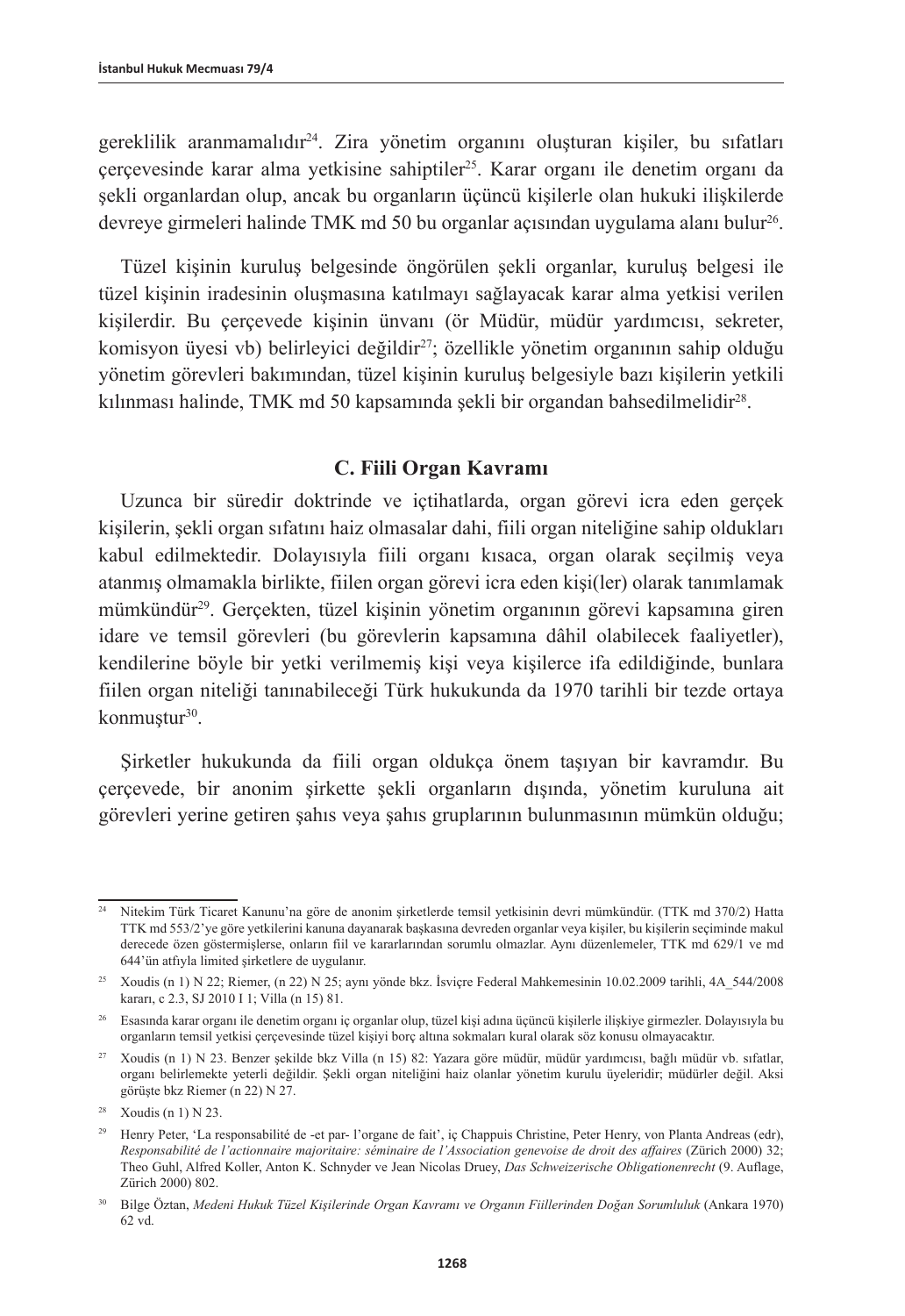bunların fiili organ olarak nitelendirildiği belirtilmektedir<sup>31</sup>. Fiili organ, kanunda ve ana sözleşmede yer almamasına veya şirketin iç işleyişinde herhangi bir şekilde yetki ve görevlendirme yapılmamasına rağmen fiilen iradenin oluşmasına veya idare ve temsil görevine katılan kişiler olarak tanımlanmaktadır<sup>32</sup>.

Yargıtay içtihatlarında fiili organ kavramına nadiren başvurulduğu görülmektedir. Örneğin Yargıtay 23. HD'nin 2014 tarihli bir kararında33 fiili organ kavramına yer verilmişse de, Yargıtay, fiili organ kavramı kapsamında banka müdürlerinin sorumluluklarını değerlendiren ilk derece mahkemesinin kararını, bankacılık mevzuatı hükümlerinin göz ardı edildiği ve salt anonim şirketler hukukunda yöneticilerin sorumluluklarına ilişkin genel değerlendirmeler yapıldığı gerekçesiyle bozmuştur. Bu nedenle esasında kararda ele alınan fiili organa ilişkin değerlendirmeler, ilk derece mahkemesi tarafından hükme esas alınan değerlendirmelerdir.

Yine de Türk mahkeme kararlarında fiili organ kavramının nasıl ele alındığı hususunda fikir sahibi olmak bakımından, yukarıda bahsedilen kararda fiili organ kavramına ilişkin değerlendirmeleri burada zikretmeyi uygun görüyoruz. Sözü edilen ilk derece mahkemesi kararında34, *"… bir kimsenin anonim şirketlere özgü sorumluluk hükümlerine (TTK md 336) tabi olabilmesi için organ vasfına sahip olması gerektiği, yasa, ana sözleşme veya iç yönetmelikte organ olarak anılmış olma zorunluluğu, organ vasfını haiz olmanın bir şartı olmadığı, anonim şirketlerde bir kimsenin organ vasfını haiz olup olmadığı değerlendirilirken, onun şirketin iradesinin oluşumuna katılıp katılmadığına ve bu esnada tüzel kişinin önemli görev alanlarında bağımsız karar alma yetkisi bulunup bulunmadığına bakılması gerektiği, bu bağlamda organ vasfı ana sözleşme ve yasadan veya fiiliyattaki organizasyon yapısından ileri gelebileceği, dolayısıyla organ vasfı yalnızca formel anlamda bunların organ olup olmadığına bakılarak değil, maddi anlamda bir organ vazifesi üstlenip üstlenmedikleri yani fiiliyatta bu kimselerin şirketin amaçlarından doğan veya bu amaca yönelik bir işlevi yerine getirip getirmedikleri dikkate alınarak değerlendirilmesi gerektiği, sorumluların kapsamı belirlenirken sadece şekli kıstaslara uyan kimselerin organ olarak değerlendirilmesi sorunun çözümü için yeterli bulunmadığı, şeklen bu kıstaslara uymayan ancak, fiili anlamda bir organın vazifelerini gören kimselerin de söz konusu sorumluluk hükümlerine tabi tutulmaları gerektiği, sorumluluğun* 

<sup>31</sup> Necla Akdağ Güney, *Anonim Şirket Yönetim Kurulu* (2. Bası, Vedat Kitapçılık 2016) 356; benzer şekilde bkz Oruç Hami Şener, *Ortaklıklar Hukuku Ders Kitabı* (2. Bası, Seçkin 2015) 414. Şener, fiili organ konumundaki kişilerin genellikle ortaklıkta pay çoğunluğunu ellerinde bulundurduklarını, şekli olarak bir kişiyi genel kurulda yönetim kuruluna seçtirip, fiili olarak yönetim kurulu gücünü bizzat kullandıklarını ifade etmektedir. Özellikle TTK md 553/1'deki "yöneticiler" ibaresiyle bu kişilerin kastedildiğini de ilave etmektedir. Benzer şekilde bkz Sami Karahan ve Hanife Doğrusöz Koşut, *Şirketler Hukuku* (Konya 2012) 749.

<sup>32</sup> Akdağ Güney (n 31) 356 vd. Özellikle ticaret ortaklıklarında organ sıfatını taşımamakla birlikte pay çoğunluğunu elde bulunduran hakim konumdaki ortakları da bu çerçevede değerlendirmek gerektiği yönünde bkz Akbıyık (n 9) 76.

<sup>33</sup> Yargıtay 23 HD, 2013/7191, 2014/420, 24.01.2014.

<sup>34</sup> Sözü edilen ilk derece mahkemesi kararı Yargıtay 23 HD'nin temyiz incelemesinden geçmiş olup, anılan dairenin kendi kararında alıntıladığı şekliyle çalışmamızda yer almaktadır. Bkz Yargıtay 23 HD, 2013/7191, 2014/420, 24.01.2014. Koyu renkli vurgular, tarafımızca gerçekleştirilmiştir.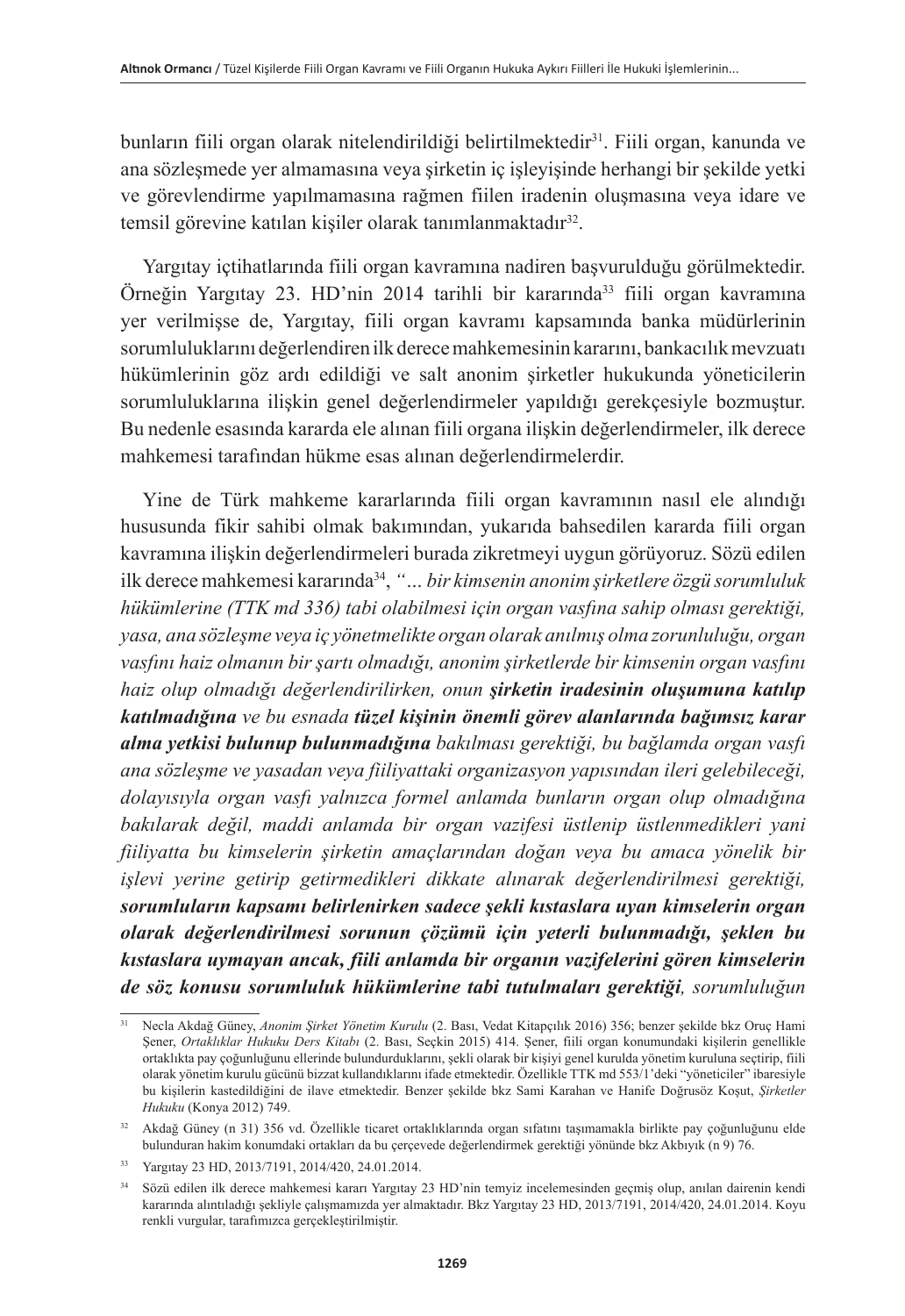*şekli organlarla sınırlandırılması, bu nevi fiili organların sorumluk hükümlerinden muaf tutulması anlamına geleceği, bu nedenle gerek içtihatlarda gerekse doktrinde fonksiyonel organ kavramından hareketle iradenin teşekkülüne ya da açıklanmasına iştirak eden veya idare ve temsil görevine katılan kimseler de "organ" olarak nitelendirileceği, böylelikle tüzel kişinin resmen organ sıfatını kazanmış organlarının dışında bulunan, fakat gerek konum, gerek yetkileri nedeni ile ortaklık iradesinin oluşması ve veya dışarıya yansıtılması hususunda etkin olan bütün şahıslar organ olarak nitelendirilebileceği, fiili organların sorumluluk hükümlerine dahil edilmesiyle sadece üçüncü kişilerin korunmasının sağlanmış olmayıp aynı zamanda tüzel kişinin iradesinin oluşmasında etkili oldukları halde resmen organ olarak görünmeyen fiili yöneticiler de sorumluluk zincirine dahil edilmiş olacakları, anonim şirketin organlarının faaliyetleri nedeniyle sorumluluğu değerlendirilirken formel anlamda bunların organ olup olmadığına bakılmaksızın, maddi anlamda bir organ vazifesi üstlenip üstlenmedikleri yani fiiliyatta bu kimselerin şirketin amaçlarından doğan veya bu amaca yönelik bir işlevi yerine getirip getirmedikleri dikkate alınması gerektiğinin banka yöneticileri açısından da geçerli olduğu, yöneticinin sorumlu tutulabilmesi için şekli olarak organ olup olmadığından ziyade fiiliyatta bankanın iradesinin oluşumuna ne derecede etkili olduğuna bakılması gerektiği …"* ifade edilmektedir.

Fiili organ kavramı, İsviçre Federal Mahkemesi içtihatlarında ise iki ayrı alanda geliştirilmiştir. Bir taraftan tüzel kişinin, organlarının fiillerinden sorumluluğu (TMK md 50/2; İsviçre Medeni Kanunu (CC) md 55/2) açısından; diğer taraftan, organın tüzel kişiye karşı sorumluluğu (TMK md 50/3; CC md 55/3) bakımından fiili organ kavramına başvurulduğu görülmektedir35 *36*.

Her iki sorumluluk bakımından fiili organ kavramının ayrı ayrı tanımlanmasına gerek olup olmadığı ve İsviçre Federal Mahkemesi ile doktrinde bazı yazarların neden böyle bir ayrıma gerek duyduğu meseleleri aşağıda ele alınarak bir değerlendirme yapılacaktır.

<sup>35</sup> TMK md 50/3'de yer alan *"Organlar, kusurlarından dolayı ayrıca kişisel olarak sorumludurlar."* hükmünün özel bir görünümü, anonim şirketler bakımından TTK md 553'de yer almaktadır. TTK md 553'e göre, *"Kurucular, yönetim kurulu üyeleri, yöneticiler ve tasfiye memurları, kanundan ve esas sözleşmeden doğan yükümlülüklerini kusurlarıyla ihlal ettikleri takdirde, hem şirkete hem pay sahiplerine hem de şirket alacaklılarına karşı verdikleri zarardan sorumludurlar (1). Kanundan veya esas sözleşmeden doğan bir görevi veya yetkiyi, kanuna dayanarak, başkasına devreden organlar veya kişiler, bu görev ve yetkileri devralan kişilerin seçiminde makul derecede özen göstermediklerinin ispat edilmesi hâli hariç, bu kişilerin fiil ve kararlarından sorumlu olmazlar(2). Hiç kimse kontrolü dışında kalan, kanuna veya esas sözleşmeye aykırılıklar veya yolsuzluklar sebebiyle sorumlu tutulamaz; bu sorumlu olmama durumu gözetim ve özen yükümü gerekçe gösterilerek geçersiz kılınamaz (3).*

<sup>36</sup> TTK md 553 hükmünün İsviçre Borçlar Kanunu (CO) md 754'deki karşılığı ise şu şekildedir: *"Les membres du conseil d'administration et toutes les personnes qui s'occupent de la gestion ou de la liquidation répondent à l'égard de la société, de même qu'envers chaque actionnaire ou créancier social, du dommage qu'ils leur causent en manquant intentionnellement ou par négligence à leurs devoirs (1) Celui qui d'une manière licite, délègue à un autre organe l'exercice d'une attribution, répond du dommage causé par ce dernier, à moins qu'il ne prouve avoir pris en matière de choix, d'instruction et de surveillance, tous les soins commandés par les circonstances (2)."*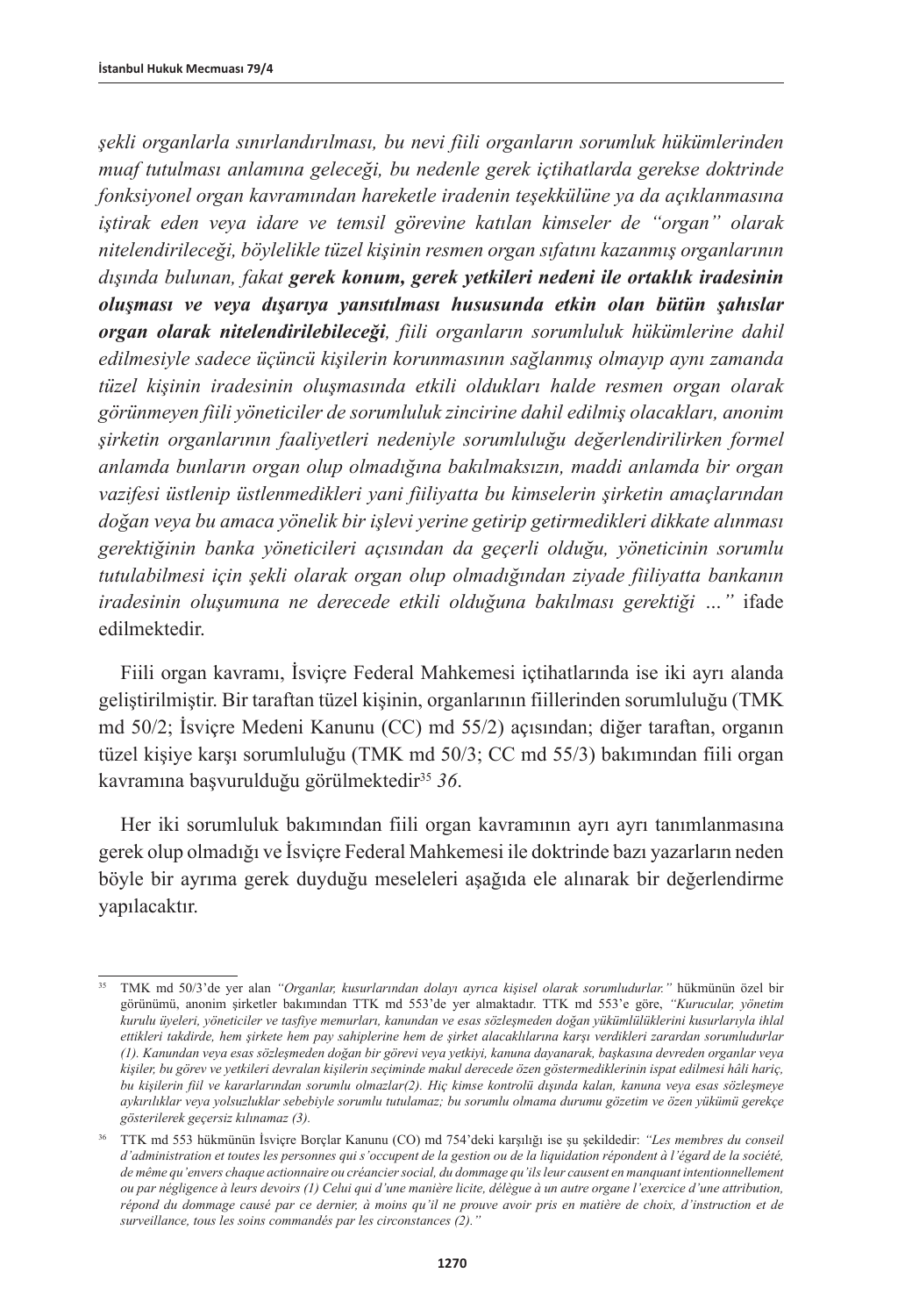# **1. Organın Fiillerinden Tüzel Kişinin Sorumluluğu (TMK md 50/2) Çerçevesinde Fiili Organ Kavramı**

İsviçre Federal Mahkemesi, davacıların fiili organ niteliğinde olduğunu iddia ettikleri bazı kişilerin fiillerinden tüzel kişinin sorumluluğuna yönelik açılan davalarda, şu tanımı benimsemiştir: "Kanuna, tüzel kişinin kuruluş belgesine veya tüzel kişinin fiili örgütlenmesine göre, tüzel kişinin iradesinin oluşmasında rol alan ve hukuken ya da fiilen karar alma yetkisine sahip olan her gerçek kişi CC md 55 anlamında organ sıfatını haizdir; organ sıfatı temsil yetkisinden bağımsızdır.37" Esasında bu kararda İsviçre Federal Mahkemesi, Lozan belediyesinde çeşitli görevleri icra eden kişilerin fiillerinden belediyenin sorumlu tutulup tutulamayacağı meselesini değerlendirdiğinden; fiili organ kavramını CC md 55/2 (TMK md 50/2) çerçevesinde ele almıştır.

Kararda, Lozan belediyesinde komün yönetiminde ısı-güç birimin şefi olarak çalışan, genellikle sadece teknik bir faaliyet icra eden ve tâbi bir pozisyonda olan kişinin, somut olay çerçevesinde yine de bir organ olarak değerlendirilmesi gerektiği, zira somut olayda büyük bir endüstriyel projeyi tamamen bağımsız olarak yönettiği, en önemli kararları dahi kendi başına aldığı ve bu durumun yıllarca sürdüğü ifade edilmektedir38.

Söz konusu karar, İsviçre Federal Mahkemesi'nin daha önceki yıllarda bu konuda verdiği kararları teyit eder niteliktedir. Buna göre tüzel kişi bünyesindeki bir kişinin, kendisine verilmiş bir görevi bağımsız olarak icra etmesi organ olarak nitelendirilmesinde yeterli değildir; o kişinin ayrıca tüzel kişinin iradesinin oluşmasında da etkili olması gerekir<sup>39</sup>. Yine İsviçre Federal Mahkemesi son derece yeni tarihli kararlarında da bu ilkeyi teyit etmektedir. Federal Mahkeme'nin 09.10.2019 tarihli bir kararında da, tüzel kişinin sadece şekli organlarının hukuka aykırı fiillerinden değil, aynı zamanda fiili organlarının, yani yönetim görevlerini fiilen icra eden, bağımsız olarak karar alabilen ve bu şekilde tüzel kişinin iradesinin oluşmasına kesin olarak katkıda bulunan kişilerin de fiillerinden sorumlu olduğu belirtilmiştir40.

<sup>37</sup> ATF 124 III 418, 420 vd, c 1b. Kararda Lozan Belediyesi'nin bir üyesi ve belediye yönetiminde önemli bir sektörün hiyerarşik başkanı olarak rol oynayan belediye "endüstriyel hizmetler müdürünün", yapılan tanım çerçevesinde belediyenin bir organı olarak kabul edilmesi gerektiği ifade edilmektedir. Aynı yönde bkz ATF 121 III 176, 179 vd, c 4a.

<sup>38</sup> ATF 124 III 418, 421, c 1b.

<sup>39</sup> Bkz Villa (n 15) 91. Gerçekten ATF 122 II 225 kararında, yönetimsel anlamda karar alma yetkisi olmayan, sadece şantiyede bazı teknik faaliyetlerden sorumlu olan kişinin organ sıfatını taşımayacağı kabul edilmiştir.

<sup>40</sup> ATF 146 III 37, c 6.1. Aynı yönde bkz ATF 128 III 29, 30 vd, c 3a.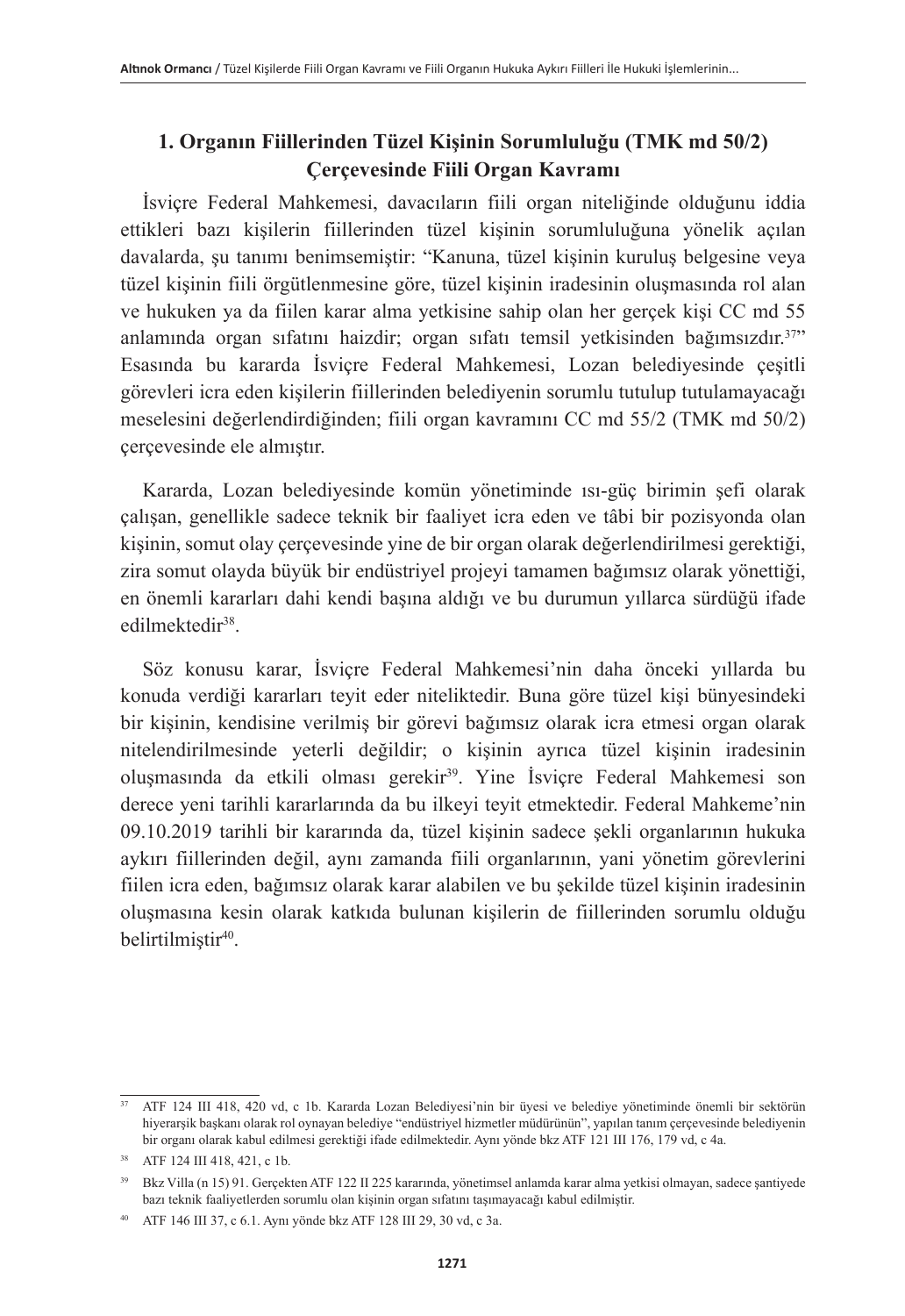İsviçre Federal Mahkemesi'nin kararlarından, fiili organdan bahsedebilmek için şu şartları aradığı görülmektedir:

- Tüzel kişinin iradesinin oluşmasına katılma
- Yönetimsel konularda karar verme yetkisine sahip olma
- Bağımsız olarak hareket edebilme
- Bu yetkilerin uzun bir süre boyunca kullanılması

# **2. Organın Kişisel Sorumluluğu (TMK md 50/3) Çerçevesinde Fiili Organ Kavramı**

Fiili organın kişisel sorumluluğuna ilişkin İsviçre Federal Mahkemesi kararları incelendiğinde, "tüzel kişinin iradesinin oluşmasında belirgin bir biçimde rol almak" unsurunun, bir kişinin fiili organ oluşturup oluşturmadığının belirlenmesinde büyük bir önemi olduğu görülmektedir41. İsviçre Federal Mahkemesi'nin ATF 128 III 29 kararına göre fiili organ niteliği ancak, işlerin günlük işleyişini aşan meselelerde kendi sorumluluğu altında karar alma konusunda sürekli bir yetkiye sahip olan ve kararları şirketin bilançosu üzerinde etkili olan kişilere tanınabilir. Münferit bir işlem veya tâbi bir pozisyonda basit bir yardım işlemi, bir organ olarak sorumluluğun doğmasına yol açmaz<sup>42</sup>.

Buna karşılık, fiili organ sıfatıyla sorumlu tutulabilmenin, söz konusu kişinin sürekli ve düzenli olarak bu işi yapmasına bağlanamayacağını ileri süren yazarlar da mevcuttur43. Bu çerçevede, fiili organ olarak sorumlu tutulabilmek için, bu görevin uzun süreli ve devamlı olmasının aranmaması gerektiği, aksi takdirde pek çok durumda bu kişilerin sorumluluğuna gidilemeyeceği ifade edilmektedir44. Oysa kanaatimizce süreklilik şartı, fiili organın kabulü bakımından mutlaka aranmalıdır. Zira karşı tarafta kişinin bir organ gibi görevlerini ifa ettiği yönündeki inanç, ancak organa özgü yetkilerin sürekli bir biçimde kullanılmasıyla doğabilir. Kaldı ki, süreklilik söz konusu olmadığında kişi fiili organ kabul edilemeyeceğinden tüzel kişinin sorumluluğu doğmayacaksa da, yine de bu kişilerin hukuka aykırı fiilleriyle verdikleri zarardan dolayı kişisel sorumlulukları söz konusu olacaktır.

<sup>41</sup> ATF 128 III 29, JdT 2003 I 18, 19 vd, c 3a. Kararda eski CO md 754 kapsamında anonim şirketin organlarının sorumluluğu ele alınmış ve bu hüküm çerçevesinde organların sorumluluğu kapsamına sadece yönetim kurulu üyelerinin değil, aynı zamanda şirketin yönetim işlerinden sorumlu tüm kişilerin girdiği belirtilmiştir. Karara göre yönetim veya idareden sorumlu kişiler, sadece karar alma yetkisine sahip organlardan ibaret değildir; organlara tahsis edilmiş kararları fiilen alan veya işlerin yönetiminden sorumlu tutulan ve böylece şirketin iradesinin oluşmasına belirgin bir biçimde katılan kişiler de bu kapsamdadır.

<sup>42</sup> ATF 128 III 29, JdT 2003 I 18, 22, c 3c.

<sup>43</sup> Bkz Akdağ Güney (n 31) 360, dipnot 953'de sayılan yazarlar.

<sup>44</sup> ibid 361.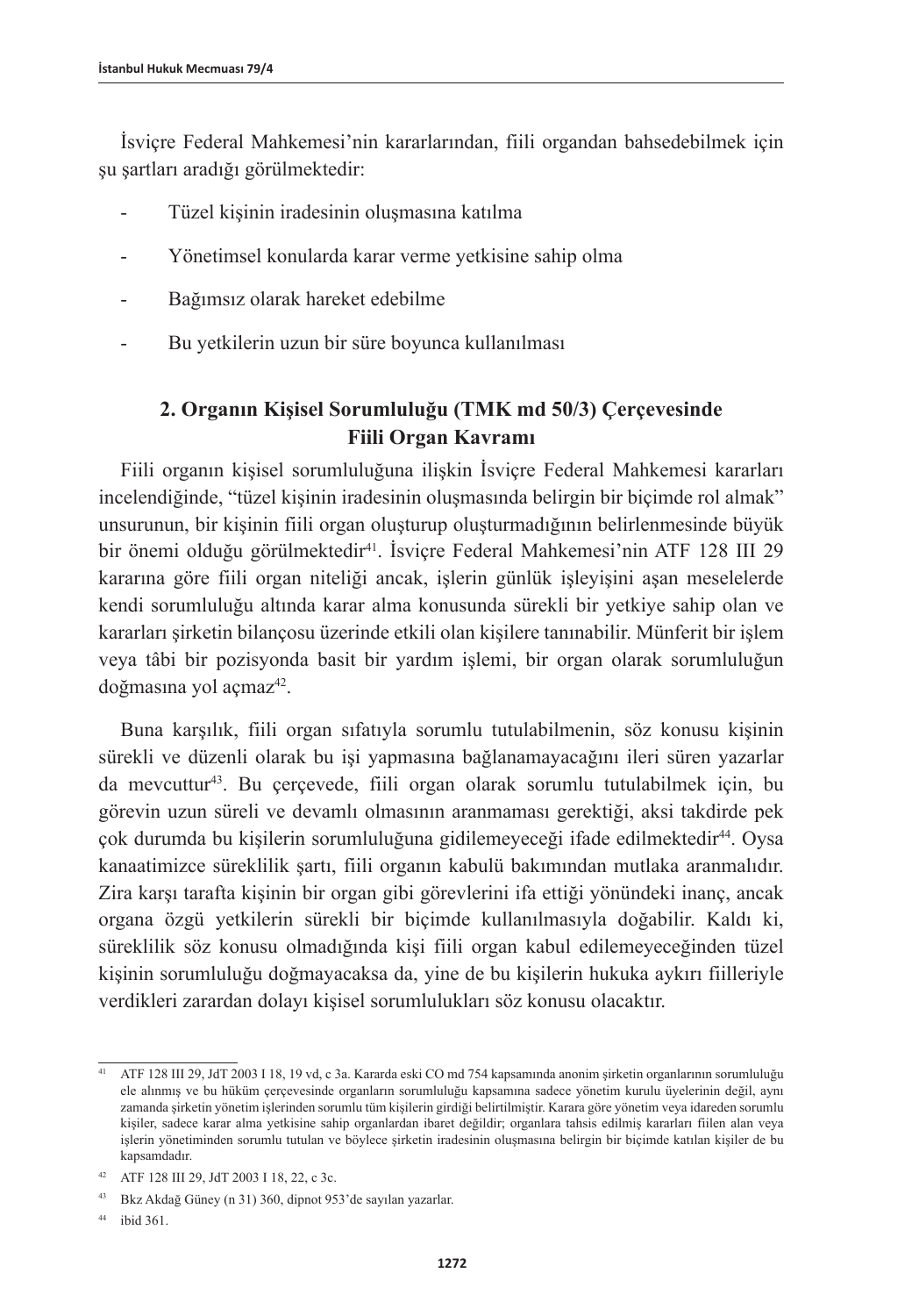Benzer şekilde, Federal Mahkeme'nin ATF 128 III 92 kararına göre, organların alabileceği kararları alan veya fiilen tüzel kişinin yönetiminde rol alan ve böylece tüzel kişinin iradesinin oluşmasında belirgin bir biçimde rol oynayan kişiler fiili organdır<sup>45</sup>.

Anılan İsviçre Federal Mahkemesi kararları, fiili organ niteliğinden bahsedebilmek için "karar alma konusunda sürekli bir yetkiye sahip olma" veya "organların alabileceği kararları alma veya fiilen tüzel kişinin yönetiminde rol alma" şartlarını aramaktadır. O halde fiili organın sorumluluğundan bahsedebilmek için, ilgili kişilerin organ görevini icra etmeleri46 veya tüzel kişinin iç organizasyonu çerçevesinde yönetimde etkin bir şekilde rol almaları gerekmektedir<sup>47</sup>. Buna göre, "dışarıdan" yani organ işlevini üstlenmeden hareket eden üçüncü kişiler, tüzel kişinin aldığı kararları fiilen etkileme imkânına sahip olsalar bile fiili organ olarak değerlendirilemeyeceklerdir; meğerki tüzel kişinin yönetimine karışarak bir organ gibi hareket etsinler<sup>48</sup>. O halde dış danışmanlar, alacaklılar, sendikalar ve diğer baskı grupları, tüzel kişinin bir organıymış gibi, tipik organ faaliyetlerini icra etmedikçe fiili organ olarak nitelendirilemezler<sup>49</sup>.

Ayrıca, bu kişilerin bağımsız olarak, kendi sorumlulukları altında karar alabilmeleri de gerekmektedir. Burada söz konusu olan, günlük işlemlerin dışına çıkan, şirket bilançosu üzerinde etki edecek işlemlerdir50. O halde günlük idari işlerin görülmesi bir kişinin fiili organ olarak sorumluluğunun doğmasına yetmez; ancak bağımsız kararlara dayalı yönetim fiilleri, fiili organın sorumluluğu kapsamında değerlendirilebilir<sup>51</sup>. Bu çerçevede işlerin yönetiminden ötürü organın tüzel kişiye karşı sorumluluğu, ancak (hiyerarşik açıdan en üst düzeyde bulunan) yöneticiler açısından söz konusu olur<sup>52</sup>.

Sonuç olarak, şekli organ sıfatını taşımayan bir kişinin fiili organ olarak tüzel kişiye karşı sorumluluğunun doğabilmesi için,

 $45$  ATF 128 III 92, SJ 2002 I 347, 349, c 3a.

<sup>46</sup> Villa (n 15) 87.

<sup>47</sup> ATF 128 III 29, JdT 2003 I 18, 19 vd, c 3a.

<sup>48</sup> Villa (n 15) 87. Bu mesele hakkında bkz. ATF 107 II 349, 355 vd, c 5b ve c 5c.

<sup>49</sup> ibid 88.

<sup>50</sup> ATF 128 III 29, JdT 2003 I 18, 22, c 3c.

<sup>51</sup> ATF 117 II 570, JdT 1993 I 80, 83, c 3. Kararda, bir şirketin çalışanlarının organ sıfatıyla şirkete karşı sorumluluklarının doğup doğmayacağı değerlendirilmiştir. Karara göre, özellikle büyük şirketlerde, bir kararın pek çok alt çalışanın işbirliğiyle; örneğin teknik, ticari veya hukuki verilerin bir araya getirilmesi sonucu alındığı görülmektedir. Bu işlemler sırasında çeşitli hatalar ortaya çıkmış olabilir. Bu hatalar, söz konusu çalışanların, şirketle aralarındaki hukuki ilişki çerçevesinde (ör: vekâlet sözleşmesi, hizmet sözleşmesi vb) şirkete karşı sorumluluklarının doğmasına yol açacaktır. Ancak organın sorumluluğunun gündeme gelebilmesi için, söz konusu kişilerin yetkilerinin verilerin hazırlanması ve oluşturulmasının çok daha ötesine geçmesi; bu kişilerin iradenin oluşmasında belirgin bir rol oynamaları gerekir.

<sup>52</sup> Jean Nicolas Druey, 'Organ und Organisation: Zur Verantwortlichkeit aus aktienrechtlicher Organschaft' (1981) 53 SAG Schweizerische Aktiengesellschaft (jetzt: SZW) 77, 79.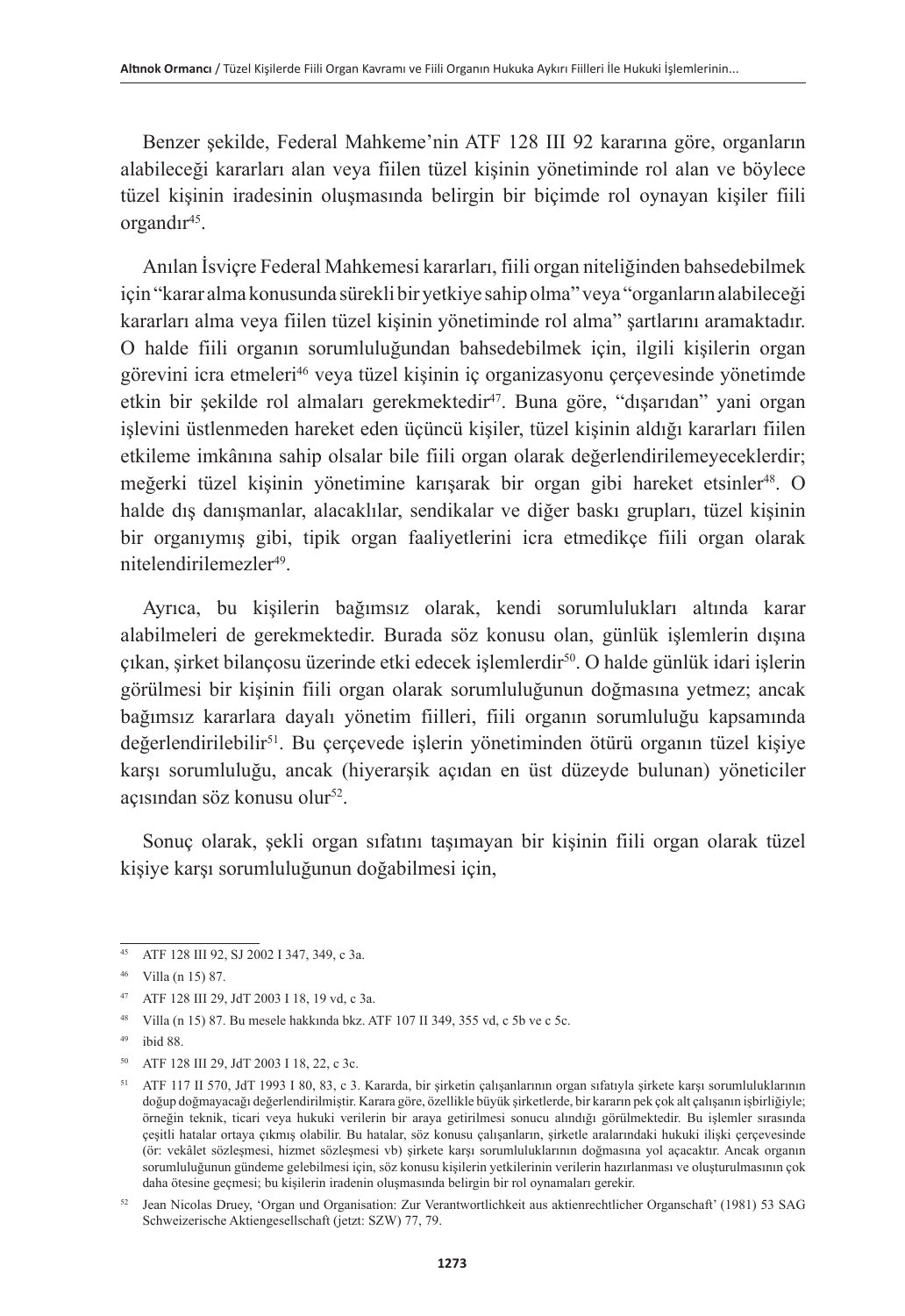-Tüzel kişinin iradesinin oluşmasında belirgin bir rol oynaması,

-Tipik bir organ işlevi görmesi, yani şekli bir organın gerçekleştireceği işlevleri yerine getirmesi,

-Organ yetkilerine sahip olması (Bu çerçevede organa özgü, günlük işlerin dışına çıkan, şirketin bilançosuna etkili olacak şekilde karar alma yetkisine sahip olması veya tüzel kişinin etkin yönetimini sağlaması),

-Bu yetkileri bağımsız olarak, tâbi olmaksızın, kendi sorumluluğu altında ve kendisi inisiyatif alarak kullanması,

-Organ yetkilerini münferit birkaç eylem olarak değil, sürekli bir şekilde kullanması gerekmektedir<sup>53</sup>.

# **3. Fiili Organın Tanımlanmasında Ortaya Çıkan Farklılıklar ve Değerlendirme**

İsviçre Federal Mahkemesi, yukarıda anılan kararlarında, gerek organın fiillerinden tüzel kişinin sorumluluğu (CC md 55/2; TMK md 50/2), gerekse organın kişisel sorumluluğu (CC md 55/3; TMK md 50/3) açısından fiili organ kavramına benzer tanımlarla yaklaşmıştır.

Ancak İsviçre doktrininde bazı yazarlar, her iki durumda fiili organın tamamen aynı şekilde değerlendirilmemesi gerektiğini ifade etmektedirler54. Bu görüşe göre, CC md 55 (TMK md 50)'de düzenlenen organ kavramı ile, İsviçre Borçlar Kanunu (CO) md 754<sup>55</sup> (TTK md 553)'e dayalı dolaylı zararın tazmini<sup>56</sup> taleplerinde başvurulan organ

<sup>&</sup>lt;sup>53</sup> Villa (n 15) 89 ve 90.

<sup>54</sup> Rita Trigo-Trindade, 'La responsabilité des organes de gestion de la société anonyme dans la jurisprudence récente du Tribunal Fédéral' (1998) 22, La Semaine Judiciaire, 1, 22; Rolf Bär, 'Die Privatrechtliche Rechtsprechung des BGer im Jahre 1991' (1993) Zeitschrift des Bernischen Juristenvereins, 366, 377 vd.

<sup>55</sup> CO md 754, anonim şirketlerde yönetim kurulu üyeleri ile, şirketin yönetimine ve tasfiyesine katılan kişilerin sorumluluğunu düzenlemektedir. Anılan maddenin ilk fıkrasının Fransızca metni şu şekildedir: "*Les membres du conseil d'administration et toutes les personnes qui s'occupent de la gestion ou de la liquidation répondent à l'égard de la société, de même qu'envers chaque actionnaire ou créancier social, du dommage qu'ils leur causent en manquant intentionnellement ou par négligence à leurs devoirs*." Söz konusu düzenlemeyi şöyle tercüme etmek mümkündür: "Yönetim kurulu üyeleri ile yönetim ve tasfiye işleri ile ilgilenen herkes, yükümlülüklerinin kasten veya ihmal suretiyle ihlalinden doğan zararlardan dolayı şirkete, pay sahiplerine ve alacaklılara karşı sorumlu olur." Türk Ticaret Kanunu'nda anonim şirketlerde kurucuların, yönetim kurulu üyelerinin, yöneticilerin ve tasfiye memurlarının sorumluluğunu düzenleyen md 553/1 ise şu düzenlemeyi içermektedir: "*Kurucular, yönetim kurulu üyeleri, yöneticiler ve tasfiye memurları, kanundan ve esas sözleşmeden doğan yükümlülüklerini kusurlarıyla ihlal ettikleri takdirde, hem şirkete hem pay sahiplerine hem de şirket alacaklılarına karşı verdikleri zarardan sorumludurlar."*

<sup>56</sup> Organın tüzel kişinin kendisine verdiği zararlar, alacaklılar ve pay sahipleri bakımından dolaylı zarar niteliğini taşımaktadır: Villa (n 15) 98. Benzer şekilde Tekinalp de, TTK md 555 dikkate alındığında, TTK md 553/1'deki zararın doğrudan zararı ifade ettiğini belirtmektedir. TTK md 555'de yer alan "Şirketin uğradığı zararın tazminini, şirket ve herbir paysahibi isteyebilir. Paysahipleri tazminatın ancak şirkete ödenmesini isteyebilirler." ifadesi, şirketin zararının doğrudan zarar iken, bu zararın paysahipleri bakımından dolaylı zarar niteliğini taşıdığını ortaya koymaktadır. Bkz Ünal Tekinalp, *Sermaye Ortaklıklarının Yeni Hukuku*, (Vedat Kitapçılık 2013) 389 vd.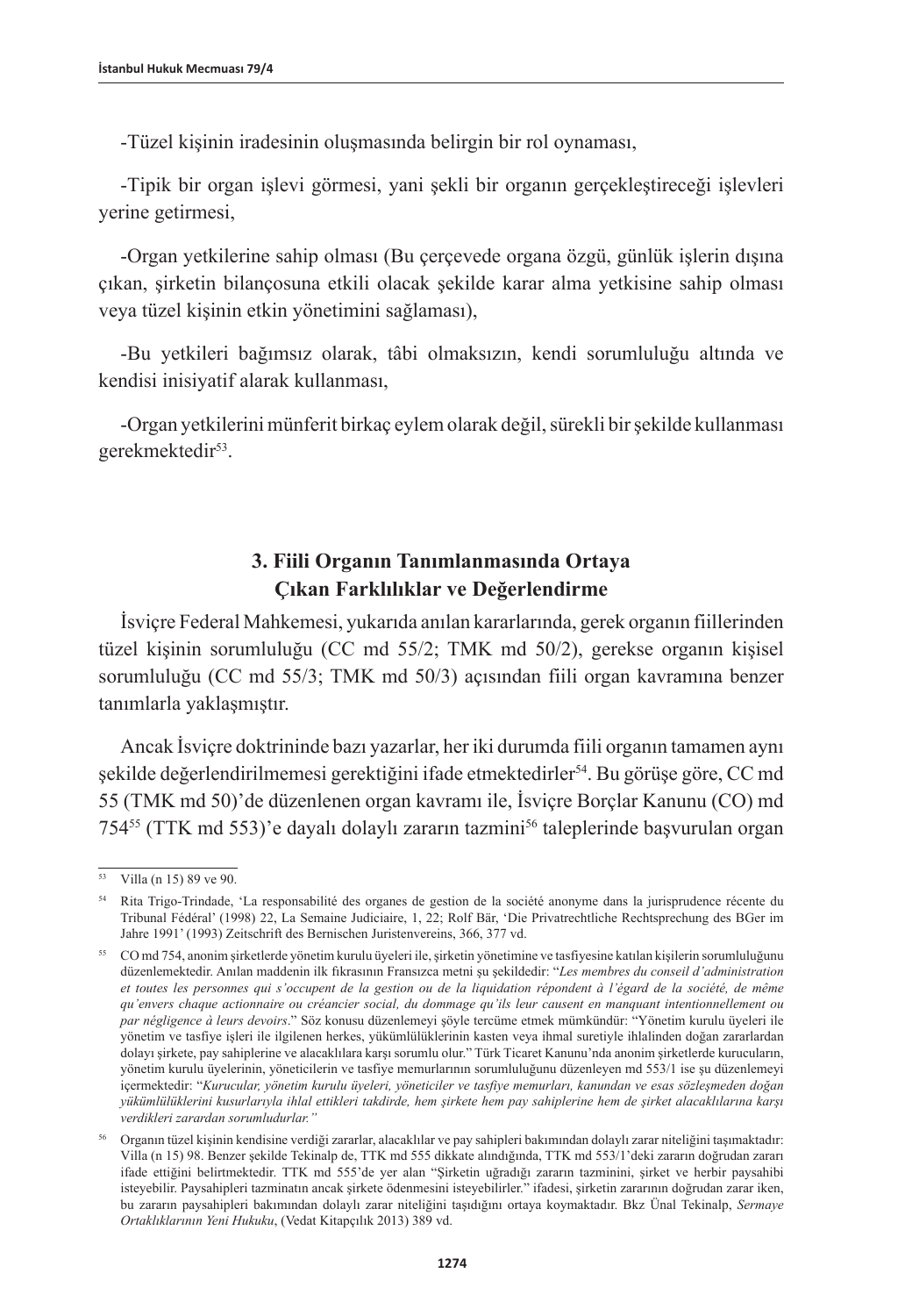kavramını birbirinden ayırmak gerekir. Gerçekten İsviçre Federal Mahkemesi'nin ATF 117 II 570 kararında da böyle bir ayrıma başvurulduğu görülmektedir57. Bu görüşü savunan yazarlar, özetle, CC md 55/2 (TMK md 50/2)'ye dayalı sorumlulukta, organın fiilinden tüzel kişinin sorumluluğunun doğması için fiili organı daha geniş çerçevede değerlendirmek gerektiğini, böylece organın daha fazla fiilinin tüzel kişiye izafe edilmesi suretiyle alacaklıların daha iyi korunacağını ileri sürmektedirler<sup>58</sup>. Buna karşılık organların kişisel sorumluluğunun değerlendirilmesinde, fiili organı daha dar bir çerçevede ele almak, belki tecrübesiz kişilerin öngöremeyecekleri bir şekilde organ olarak sorumlu tutulmalarının önüne geçecektir.

Kanaatimizce, fiili organın değerlendirilmesinde, fiili organın fiillerinden tüzel kişinin sorumluluğunun doğması veya organın kişisel sorumluluğuna gidilmesi açısından bir ayrım yapılmasının geçerli bir hukuki dayanağı yoktur. Zira böyle bir ayrım yapılması halinde, geniş çerçevede ele alarak fiili organ olarak kabul ettiğimiz kişilerin, kanunen organlara yüklenen yükümlülükleri ihlal etmek suretiyle üçüncü kişilere verdikleri zararlardan tüzel kişi sorumlu tutulacak iken; bu kişiler, dar çerçevede değerlendirilen fiili organ kapsamına girmedikleri için aynı ödevlerin ihlali nedeniyle kişisel sorumluluktan kurtulabileceklerdir. Gerçekten, doktrinde de fiili organın haksız fiili, culpa in contrahendo teşkil eden davranışı, ya da örneğin anonim ortaklıklar hukukuna dayalı bir davranış kuralının ihlali nedeniyle üçüncü kişilere verdiği zarardan dolayı tüzel kişinin sorumluluğuna gidilirken, aynı kuralın ihlali nedeniyle bu organın sorumluluğuna gidilemeyecek olmasının şok edici bir sonuç olacağı ifade edilmektedir59.

Sonuç olarak, TTK md 553'de yer alan ve anonim ortaklıklarda kurucuların, yönetim kurulu üyelerinin, yöneticilerin ve tasfiye memurlarının sorumluluğunu düzenleyen hüküm, TMK md 50/3'de yer alan organların kişisel sorumluluğunu düzenleyen hükmün özel bir görünümüdür<sup>60</sup>. Ancak TTK md 553'de sayılan kisiler arasında, organ olmadıkları halde kurucular da yer almaktadır<sup>61</sup>. Hem TMK md 50/3 kapsamında, hem de TTK md 553 çerçevesinde organın sorumluluğu değerlendirilirken, fiili organ olarak değerlendirilen kişiler de sorumluluk kapsamına dâhil edilmektedir62. Bu iki hüküm çerçevesinde fiili organı birbirinden ve TMK md

<sup>57</sup> Anılan kararda Federal Mahkeme, şu tespitlerde bulunmuştur: "Genellikle CO md 754/1'de sayılan sorumlular, CC md 55'dekilere benzetilmektedir. Şirket adına hareket eden kişinin, üçüncü kişilere verdiği doğrudan zararlardan ötürü sorumluluğuna gidiliyorsa, bu benzetme yerindedir. Aynı şekilde, hukuka aykırı davranış hem tüzel kişi bünyesinde bir yükümlülüğün ihlali, hem de bir haksız fiil oluşturduğu takdirde, bu iki sorumluluğun örtüşmesi söz konusudur. Ancak, şirkete verilen zarar, bir üçüncü kişiye verilen dolaylı zararla kesişirse, bu benzetme uygun değildir."

<sup>58</sup> Bär (n 54) 378.

<sup>59</sup> Villa (n 15) 98.

<sup>60</sup> İsviçre hukukunda ise, CC md 55 anlamında fiili organ olarak kabul edilen herkesin CO md 754 kapsamında fiili organ olarak kabul edilemeyebileceğini; CO md 754 çerçevesinde (fiili) yöneticiden bahsedebilmek için tüzel kişinin hiyerarşik yapısı içinde en üst düzeyde bulunmak gerektiği ifade edilmektedir: Bkz Peter (n 29) 37; ATF 117 II 570, JdT 1993 I 80, 83.

<sup>61</sup> Tekinalp (n 56) 377. Yazara göre kurucular organ olmadıkları halde, yöneticiler gibi görevleri ve yükümlülükleri bulunduğundan, TTK md 553 hükmü kapsamına alınmışlardır. Bu görev ve yükümlülükleri kusurlarıyla ihlal ettikleri takdirde TTK md 553 çerçevesinde sorumlulukları doğar.

 $62$  ibid 377: TTK md 553'de sayılan kişiler numerus clausus değildir; maddenin kapsamına özellikle fiili organlar da girer.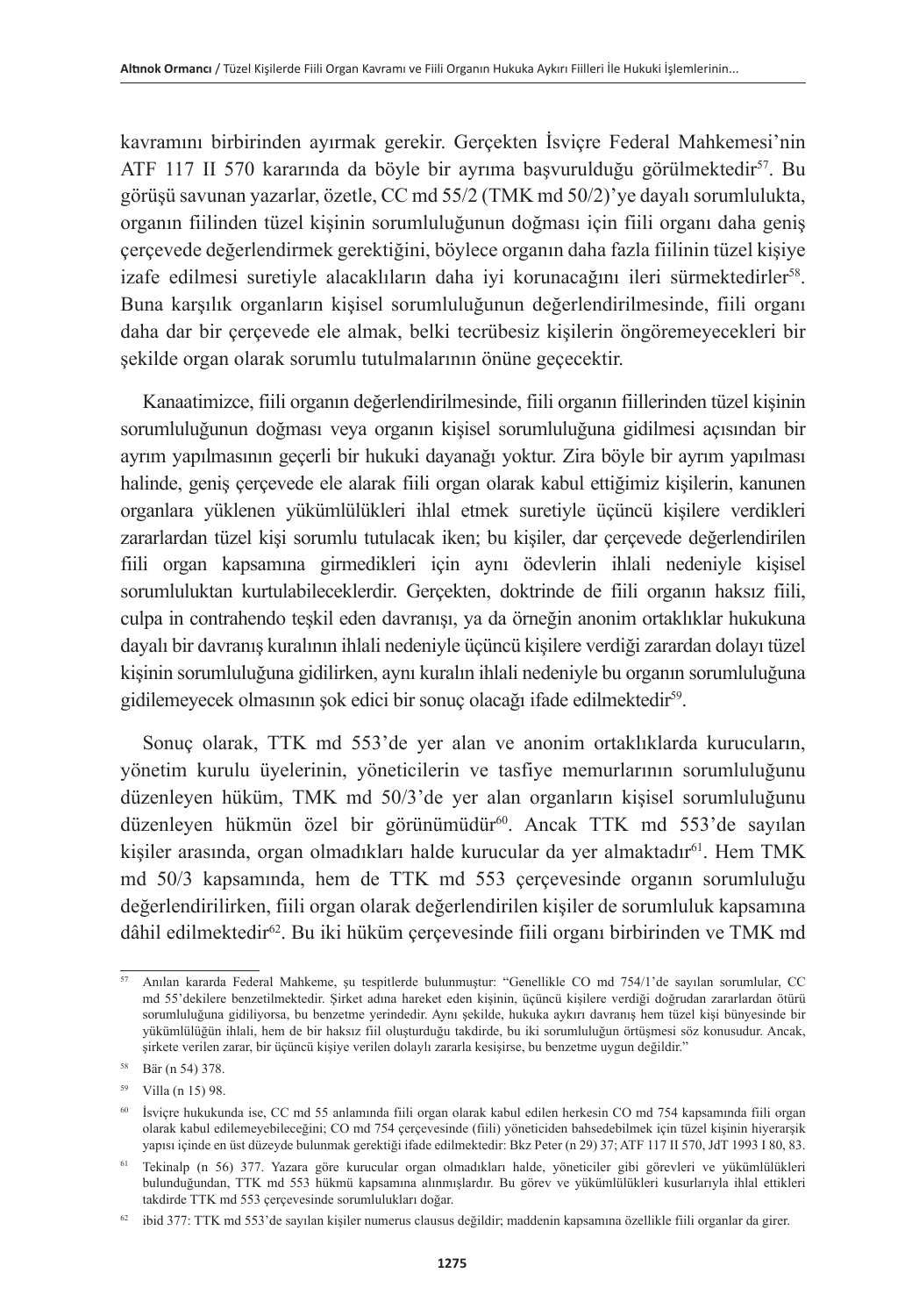50/2'deki fiili organdan farklı şekilde değerlendirmeye gerek yoktur. Fiili organın fiillerinin tüzel kişiye izafesi bakımından (TMK md 50/2 çerçevesinde) benimsenen fiili organ tanımı, TMK md 50/3 ve TTK md 553/1 çerçevesinde yapılacak değerlendirmelerde de kabul edilmelidir.

Bir kişinin fiili organ teşkil ettiği kabul edildiğinde, bu kişinin hukuka aykırı fiilinden tüzel kişi (TMK md 50/2) ve organın kendisi (TMK md 50/3) sorumlu olacak; ancak bu sorumluluğun hukuki temelinin belirlenmesi gerekecektir<sup>63</sup>. Bu sorumluluk örneğin üçüncü kişilere karşı haksız fiil sorumluluğu, kusursuz sorumluluk halleri gibi genel sorumluluk esaslarına dayanabilir. Ancak belirli bir tüzel kişi türüne özgü özel sorumluluk düzenlemelerine de dayanabilir; TTK md 553 hükmü bu çerçevede anonim ortaklıklara özgü bir sorumluluk esasıdır.

### **II. Organların Gerçekleştirdiği Hukuki İşlemlerin Tüzel Kişiyi Bağlaması**

TMK md 50/2'de yer alan " Organlar, hukuki işlemleri ve diğer bütün fiilleriyle tüzel kişiyi borç altına sokarlar." hükmü çerçevesinde, tüzel kişinin fiil ehliyetini kullanan organların yaptıkları hukuki işlemler tüzel kişiyi bağlayacak, bir başka ifadeyle hukuki işlem tüzel kişinin hak sahibi olması ve/veya borç altına girmesi sonuçlarını doğuracaktır.

Organın hukuki işleminin tüzel kişiyi bağlaması, organ sıfatına bağlı yetkinin kullanılmasının bir sonucudur64. Diğer taraftan organın yaptığı işlemin tüzel kişiyi bağlaması için, onun tüzel kişiyi temsil etme konusunda yetkili organ olması gerekir<sup>65</sup>. Ayrıca organın, organ görevi çerçevesinde hareket etmesi de gerekmektedir. Aşağıda bu unsurlar sırayla ele alınacak; özellikle fiili organın tüzel kişi adına bir hukuki işlem yapması halinde tüzel kişinin bu işlemle bağlı olup olmayacağı meselesi incelenecektir.

### **A. Organ sıfatı**

Organın yaptığı hukuki işlemin tüzel kişiye izafe edilebilmesi için, her şeyden önce tüzel kişinin organı olarak hareket eden kişi veya kişilerin hukuki işlemi yapması gerekir. Bilindiği üzere TMK md 50 anlamında organ kavramının geniş anlamda ele alınarak, kanun veya tüzel kişinin kuruluş belgesi ile öngörülen şekli organlar dışında, organ görevini yerine getiren fiili organların da organ olarak kabul edilmesi gerektiği belirtilmektedir<sup>66</sup>.

<sup>63</sup> CC md 55 (TMK md 50) hükmünün sorumluluğun hukuki dayanağını düzenleyen bir norm değil, sadece bir atıf normu olduğu yönünde bkz Rémy Wyler, 'La responsabilité civile de l'employeur, y compris en ce qui concerne les actes de ses organes et auxiliaires' (2011) DTA 249, 253.

<sup>64</sup> Dural ve Öğüz (n 1) 261.

<sup>65</sup> ibid 262.

<sup>66</sup> Xoudis (n 1) N 21; Oğuzman, Seliçi ve Oktay-Özdemir (n 1) 292; Dural ve Öğüz (n 1) 259.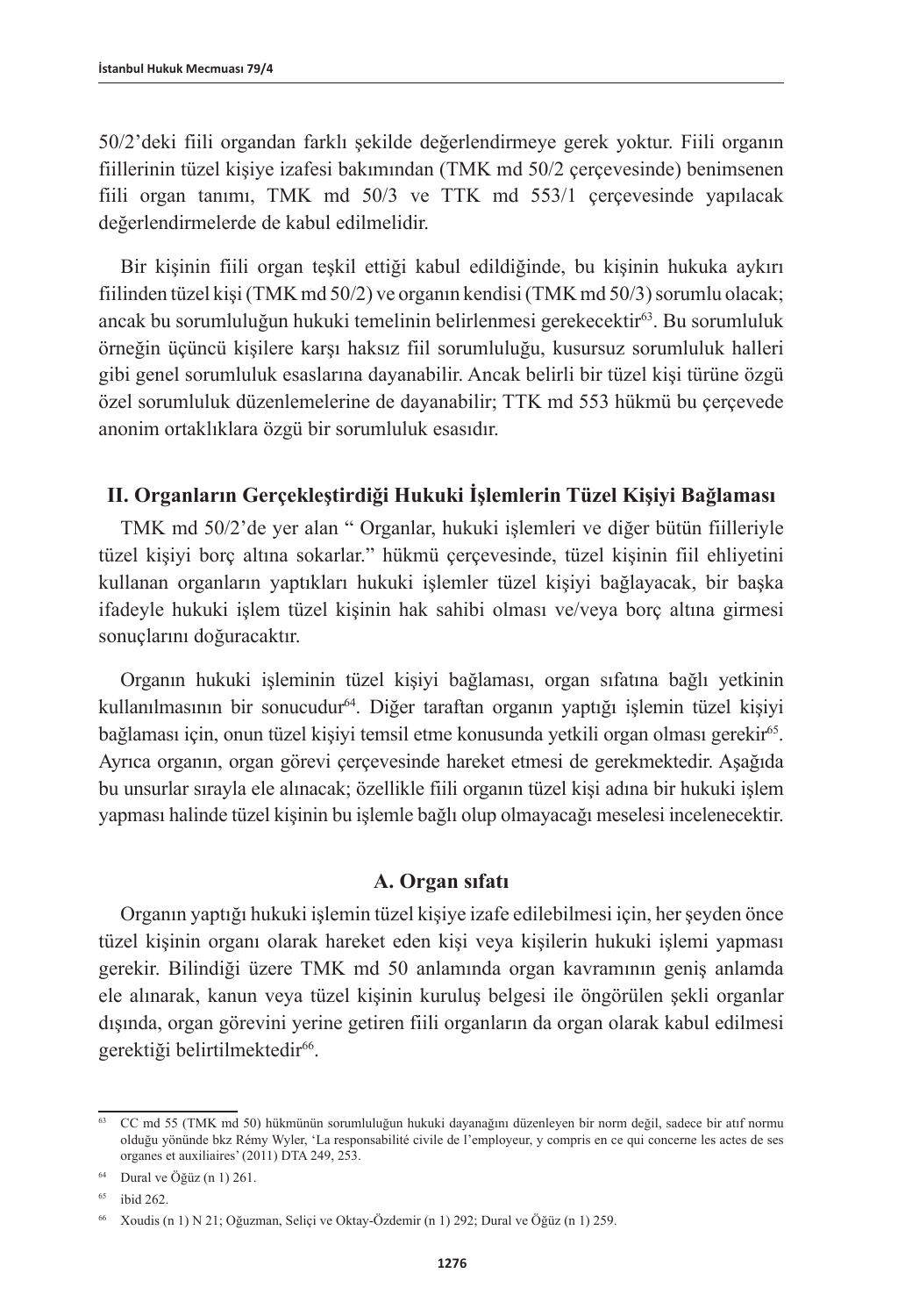Şekli organlar dışındaki kişilerin fiili organ olarak nitelendirilmesi sonucunda, bu kişilerin hukuka aykırı fiillerinden tüzel kişilerin sorumlu olacağı yukarıda ele alınmıştı. Burada ele alınacak sorun ise fiili organlar tarafından gerçekleştirilen hukuki işlemlerin tüzel kişiyi bağlayıp bağlamayacağı meselesidir. Kısaca, fiili organ olarak kabul edilen kişi veya kişilerin, tüzel kişiyi temsilen hukuki işlem yaptıkları kabul edilebilir mi?

Bu meseleye ilişkin olarak, İsviçre Federal Mahkemesi'nin 09.10.2019 tarihli bir kararı mevcuttur<sup>67</sup>. Uyuşmazlık, iki anonim şirket (A ve B) arasında imzalanan satış sözleşmelerinden doğan para borcunun ifasına yönelik açılan bir davaya ilişkindir. A şirketi adına sözleşmeleri imzalayan kişi (gizemli imzacı), şirketin şekli organı değildir<sup>68</sup>. İlk derece mahkemesi, davacı B şirketinin açtığı davayı kabul etmiş ve davalı A şirketinin 2.064.464 USD tutarındaki bedeli faiziyle birlikte ödemesine hükmetmiştir. Cenevre İstinaf Mahkemesi de gizemli imzacının tüm sözleşmeleri A şirketi adına imzaladığını, şirketin antetli kağıdını kullanarak tüm yazışmaları gerçekleştirdiğini ve bu şekilde sürekli faaliyette bulunması nedeniyle fiili organ olarak hareket ettiğini ileri sürerek davalı A şirketinin bu sözleşmelerle bağlı olduğunu kabul etmiş ve ilk derece mahkemesinin kararını onamıştır.

Uyuşmazlık Federal Mahkeme'nin önüne geldiğinde, mahkeme, bir anonim şirketin fiili organ tarafından temsil edilmesinin kabul edilip edilemeyeceği tartışmasına geçmeden önce, hukuki işlemlerin kurulması açısından bir A.Ş'yi üçüncü kişilere karşı kimlerin temsil edebileceğini ortaya koymuştur. Federal Mahkeme'nin değerlendirmesine göre, bir A.Ş üçüncü kişilere karşı öncelikle organları tarafından temsil edilir (CO md 718)<sup>69</sup>. İkinci olarak, bir A.Ş üçüncü kişilere karşı ticari mümessilleri ve diğer ticari vekiller tarafından temsil edilir. Bu kişiler organ sıfatını haiz olmamakla birlikte, özel temsil yetkilerine dayalı olarak (CO md 458 ve 462) A.Ş'yi temsil ederler. Son olarak, CO md 32 vd. hükümleri çerçevesinde kendilerine temsil yetkisi verilen kişiler de A.Ş'yi temsil edebilirler. Somut uyuşmazlıktaki gizemli imzacı ise, ne CO md 718 çerçevesinde organ sıfatını; ne de CO md 721 çerçevesinde ticari mümessil veya ticari vekil sıfatını haizdir.

Federal Mahkeme'ye göre, istinaf mahkemesi, CC md 55/2 ve CO md 722'ye dayalı içtihatlardan yola çıkarak hukuki işlemin gerçekleştirilmesinde A A.Ş'nin fiili organ tarafından temsilinin mümkün olduğunu kabul etmiştir. Oysa bahsedilen düzenlemelere dayalı içtihatlar, tüzel kişinin şekli organları gibi, fiili organlarının hukuka aykırı fiillerinden de sorumlu olacağına yönelik kararlardır. Aynı şekilde CO md 754'de düzenlenen anonim şirketin yöneticilerinin sorumluluğu kapsamında, fiili

<sup>67</sup> ATF 146 III 37 kararı.

<sup>68</sup> Federal Mahkeme, A şirketi adına sözleşmeleri imzalayan kişiden, "şekilli imzası olan gizemli imzacı" (le mystérieux signataire à la signature figurative) olarak bahsetmektedir.

<sup>69</sup> CO md 718'in CC md 55/1 ve 55/2 (TMK md 50/1 ve 50/2) karşısında özel hüküm niteliğinde olduğu belirtilmiştir. Ayrıca CO md 718'in, CC md 55/2 gibi organın fiillerinin tüzel kişiye isnat edilmesine yönelik bir düzenleme olduğu, bu nedenle organların CO md 32 vd. hükümlerindeki anlamıyla temsilci olmadıkları da ifade edilmiştir.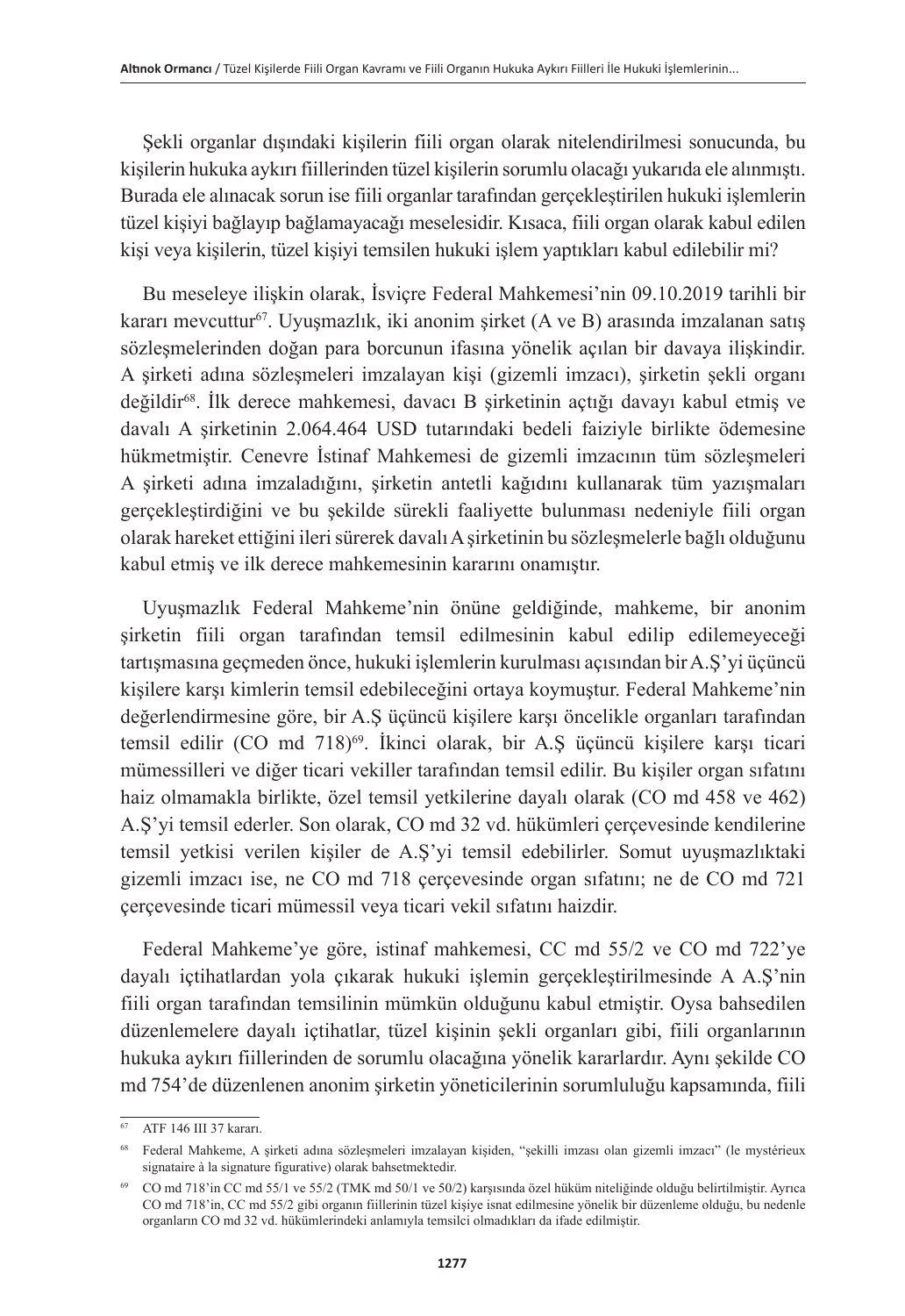organ olarak hareket eden kişilerin şahsi sorumluluğunun doğacağı da içtihatlarda kabul edilmektedir. Ancak bir hukuki işlemle bağlı olmak ve bir hukuka aykırı fiilden sorumlu olmak birbirinden tamamen farklı şeylerdir; bu nedenle bahsedilen içtihatlar, anonim şirketin bir hukuki işlemde fiili organ tarafından temsil edilebileceğini kabul etmek bakımından dayanak teşkil etmez.

Diğer taraftan, Federal Mahkeme'ye göre fiili organ tarafından gerçekleştirilen bir işlemin tüzel kişiyi (anonim şirketi) bağlayacağını kabul etmek, hukuk sistemine de aykırı düşer. Somut uyuşmazlıkta gizemli imzacı ne CO md 718 çerçevesinde organ sıfatını, ne CO md 721 çerçevesinde ticari mümessil veya ticari vekil sıfatını haiz olduğundan, mahkemenin araştırması gereken husus, CO md 32 vd çerçevesinde bu kişiye temsil yetkisinin verilmiş olup olmadığıdır. Buna göre, temsilci sıfatıyla hareket eden kişinin yaptığı hukuki işlem, üç halde temsil olunanı bağlar: *i)* iç ilişkilerinde temsil olunan, temsilciye gerekli yetkileri vermişse (CO 32/1); *ii)* iç ilişkide temsil olunan temsilciye gerekli yetkileri vermemekle birlikte, üçüncü kişinin temsil olunanla aralarındaki dış ilişkiden böyle bir yetkinin varlığı konusunda çıkarımda bulunması haklıysa70 (CO 33/3); *iii)* iç ilişkide temsil olunan temsilciye yetki vermemekle birlikte, sonradan onun yaptığı işleme icazet verirse.

Federal Mahkeme, ancak bu üç durumdan birinin varlığı halinde gizemli imzacı tarafından gerçekleştirilen sözleşmelerin A A.Ş'yi bağlayacağını; fiili organın hukuki işlemlerde şirketi temsil yetkisine sahip olmadığını belirterek istinaf mahkemesinin kararını bozmuş ve yeniden incelenmek üzere mahkemeye geri göndermiştir.

İsviçre Federal Mahkemesi'nin bu kararı, doktrinde bazı yazarlar tarafından haklı bulunmuş ve mahkemenin, hukuki işlemlerle bağlılık ve hukuka aykırı fiillerden sorumluluk arasında böyle bir ayrım yapması son derece yerinde görülmüştür<sup>71</sup>.

Kanaatimizce de, fiili organın hukuka aykırı fiillerinin aksine, fiili organ tarafından gerçekleştirilen hukuki işlemlerin tüzel kişi açısından sonuç doğurması, yani tüzel kişiyi bağlaması kabul edilemez. Nitekim fiili organ, kanuna veya tüzel kişinin ana sözleşmesine göre organ sıfatını haiz olmadığından, kanunen tüzel kişi adına hareket etme yetkisine sahip değildir. Bu nedenle, yetkisiz temsil halinde yapılan işlemin temsil olunanı bağlamasının koşulları gerçekleşmedikçe, fiili organın yaptığı hukuki işlemin tüzel kişiyi bağlayacağını kabul etmek, borçlar hukukunun temel prensiplerine de aykırı düşecektir.

<sup>70</sup> Burada temsil hükümleri, temsil olunanın iradesi hilafına ve kanun gereği sonuç doğurur. Temsil olunanın işlemle bağlı olmasının sebebi, üçüncü kişiler nezdinde dürüstlük kuralına aykırı olarak yarattığı veya ortaya çıkmasına göz yumduğu ve üçüncü kişilerin de haklı olarak inandıkları görünümün sonuçlarına katlanması gerekliliğidir: bkz Pierre Tercier, Pascal Pichonnaz ve Murat Develioğlu, *Borçlar Hukuku Genel Hükümler* (Oniki Levha 2016) 141, N 451 vd.

<sup>71</sup> Pascal Pichonnaz, 'Le point sur la partie générale du droit des obligations' (2020) 116 RSJ, 272, 275 vd. Görüşlerini ortaya koymamakla birlikte, Federal Mahkeme'nin şirketler hukukuna ilişkin diğer kararlarıyla birlikte, söz konusu kararı da ele alan kısa bir inceleme için bkz Mathieu Blanc ve Rafaella Demierre, 'Chronique de jurisprudence en matière de droit des sociétés' (2020) Not@lex 117, 118 vd.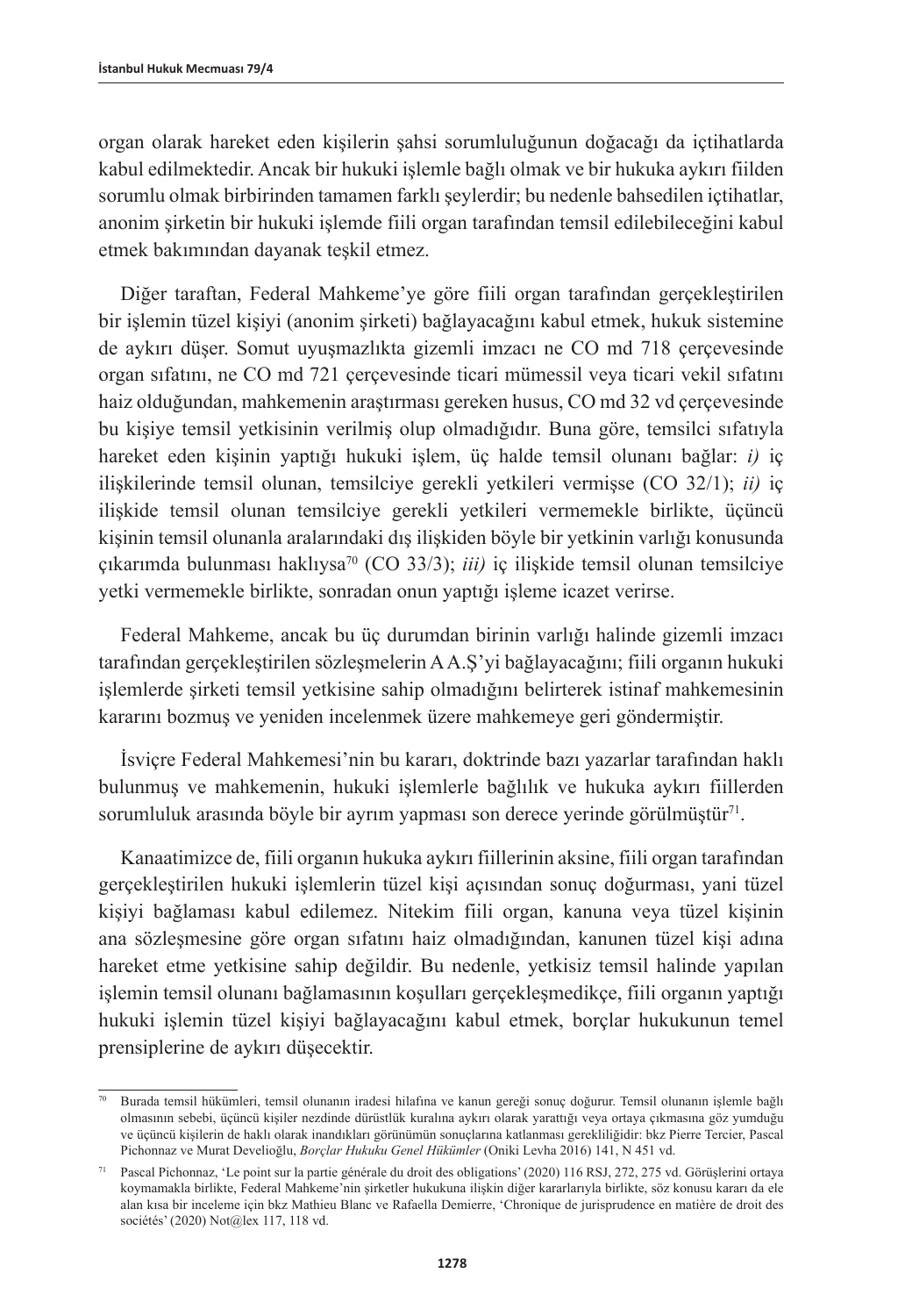### **B. Organın temsil yetkisi**

Organın tüzel kişiyi temsil etmesi, daha önce de belirtildiği üzere iradi temsilden farklıdır: iradi temsilde temsilci kendi iradesini ortaya koyarken, organların doğrudan tüzel kişinin iradesini yansıttıkları kabul edilmektedir<sup>72</sup>. Bununla birlikte sonuçları bakımından her ikisi birbirine benzemekte, hukuki etkiler doğrudan temsil olunan (tüzel kişi) üzerinde doğmaktadır73.

Temsil yetkisine sahip organın yaptığı her tür hukuki işlem tüzel kişiyi bağlar<sup>74</sup>. Borçlandırıcı işlemler (örneğin sözleşme), tasarruf işlemleri (örneğin bir malın mülkiyetinin devri ya da alacağın temliki), yenilik doğuran hakların kullanılması gibi işlemlerin hepsi yetkili organ tarafından gerçekleştirildiğinde, tüzel kişiyi bağlayacaktır. Ayrıca hukuki işlem benzeri işlemler (örneğin ayıp ihbarı, ek süre verilmesi…) de organın temsil yetkisi kapsamında tüzel kişi açısından sonuç doğurur<sup>75</sup>.

Temsil yetkisine sahip organ, tüzel kişi adına hareket etmeye, onun adına hukuki işlem yapmaya yetkili organ demektir. Yetkisi olmayan bir organ tarafından gerçekleştirilen hukuki işlem, kural olarak tüzel kişiyi bağlamaz<sup>76</sup>. TMK, üçüncü kişilerle tüzel kişi adına hukuki işlem yapma yetkisini derneklerde yönetim kuruluna, vakıflarda da yönetim organına vermiştir (TMK md 85 ve md 10977). Bunların dışında kalan organların, ayrıca dernek tüzüğü, vakıf senedi veya yetkili organ kararı olmadıkça, tüzel kişi adına hukuki işlem yapmaları, tüzel kişinin o işlemle bağlı olması sonucunu doğurmaz<sup>78</sup>.

Tüzel kişinin ana statüsüne, organın temsil yetkisinin sınırlanmasına ilişkin hükümler konulabilir. Bu kayıtların etkileri bakımından medeni hukuk tüzel kişileri ile ticaret ortaklıklarını birbirinden ayırmak gerekir. Dernekler ve vakıflarda, dernek tüzüğü ve vakıf senedinde organın yetkilerinin sınırlanmasına ilişkin hükümler iyiniyetli üçüncü kişilere karşı ileri sürülemez. Organın yetkisinin sınırlandırılmasına ilişkin bu kayıtlar, sadece iç ilişkide etkili olacaktır. Zira dernek tüzüğü ve vakıf senedi kamuya açık (aleni) belge niteliğinde değildir<sup>79</sup>.

<sup>72</sup> Xoudis (n 1) N 33; Oğuzman, Seliçi ve Oktay-Özdemir ( n 1) 288; Dural ve Öğüz (n 1) 257.

 $73$  Xoudis (n 1) N 33.

<sup>&</sup>lt;sup>74</sup> Dural ve Öğüz (n 1) 261; Xoudis (n 1) N 36.

 $75$  Xoudis (n 1) N 36.

 $76$  ibid N 40.

<sup>77</sup> Vakıfta tek zorunlu organ olan yönetim organı, hem karar hem de yürütme organı olarak görev yapar. Yönetim organı, yürütme organı olarak vakfı yönetir ve üçüncü kişilere karşı temsil eder: bkz Dural ve Öğüz (n 1) 368.

<sup>78</sup> Oğuzman, Seliçi ve Oktay-Özdemir (n 1) 292; Dural ve Öğüz (n 1) 262. Örneğin dernekte bir denetçinin dernek adına üçüncü kişilerle bir sözleşme imzalaması derneği borç altına sokmaz. Zira denetleme organının tüzel kişiyi temsil yetkisi yoktur.

<sup>79</sup> Dural ve Öğüz (n 1) 262 vd; Oğuzman, Seliçi ve Oktay-Özdemir (n 1) 293. Buna karşılık ticaret ortaklıklarında organın temsil yetkisinin sınırlandırılmasının hangi hallerde ve nasıl mümkün olduğu, hangi koşullar altında yapılan sınırlandırmaların dış ilişkide geçerli olacağı konusunda daha farklı değerlendirme yapılması gerekmektedir. Anonim şirketlerde temsil yetkisinin devri ve sınırlandırılması hakkında ayrıntılı bilgi için bkz Akdağ Güney (n 31) 117 vd.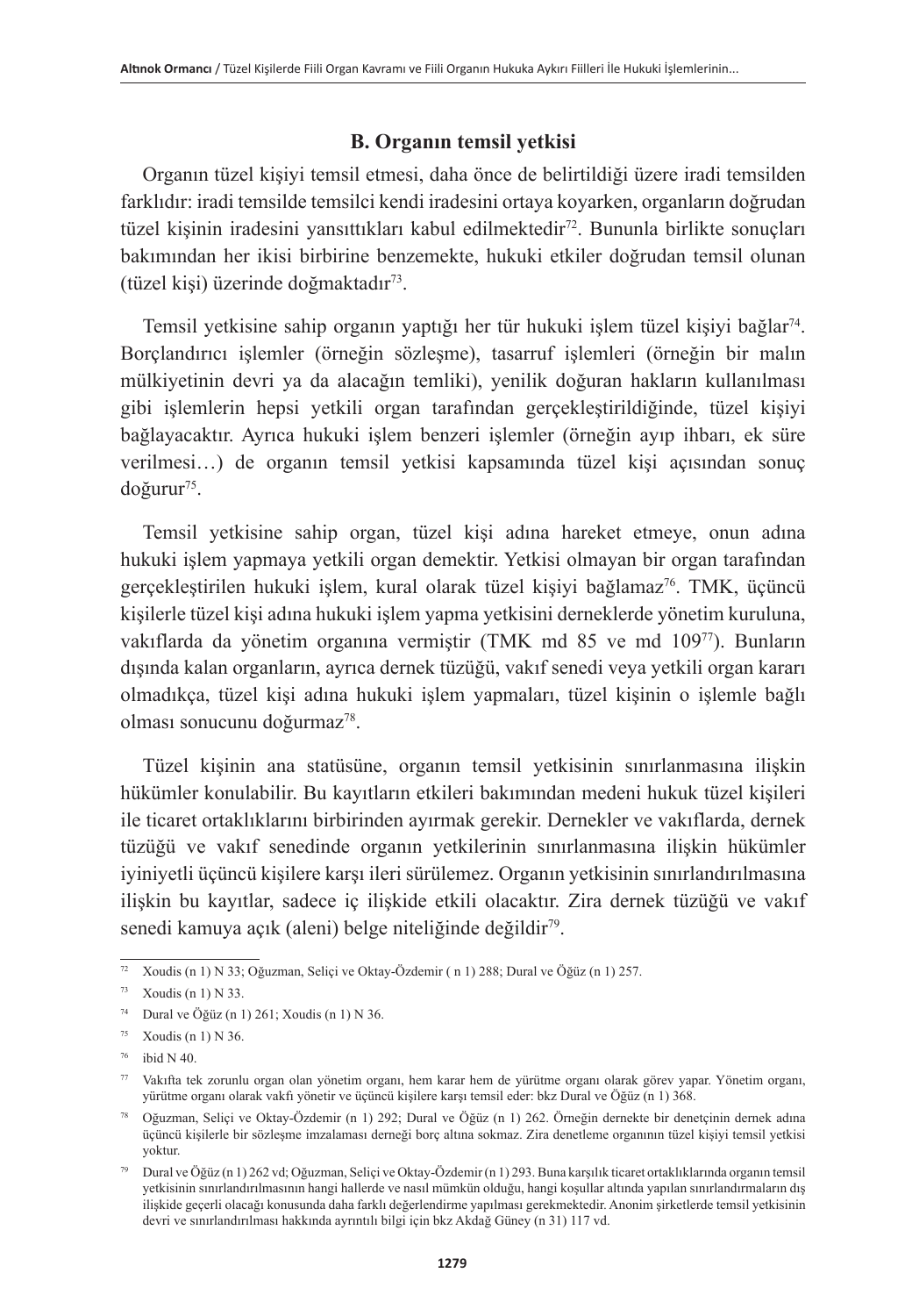### **C. Organın tüzel kişi adına hareket etmesi**

Organı oluşturan kişi kendi adına ve hesabına değil, organ görevi çerçevesinde hareket ettiği takdirde, yaptığı hukuki işlemler tüzel kişiyi bağlar. Bu nedenle organın tüzel kişi adına işlemi yaptığını açıkça bildirmesi ya da onun davranışlarından bu durumun anlaşılması gerekir. Tereddüt halinde, organın irade açıklaması dürüstlük kuralı çerçevesinde yorumlanmalı ve üçüncü kişinin somut olayın özellikleri çerçevesinde bu irade açıklamasından ne anlayabileceği ve anlaması gerektiği güven ilkesi çerçevesinde belirlenmelidir<sup>80</sup>. Eğer üçüncü kişi, organın tüzel kişi adına hareket ettiğini anlayabiliyor veya anlaması gerekiyorsa, (organın temsil yetkisine sahip olması kaydıyla), tüzel kişi hukuki işlemle bağlı olur. Aksi takdirde, hukuki işlemi yapan kişi (organ), işlemle bağlı olacaktır<sup>81</sup>.

### **Sonuç**

Fiili organ, tüzel kişinin iradesinin oluşmasında önemli bir rol oynayan; şeklen bir organ olmasa da, bir organın gerçekleştireceği işlevleri yerine getiren; günlük işlerin dışında, yönetime ilişkin konularda bağımsız olarak karar alma yetkisine sahip olan ve bu yetkileri sürekli şekilde kullanan kişi veya kişilerdir.

TMK md 50/2, organların hukuki işlemleri ve diğer bütün fiilleriyle tüzel kişiyi borç altına sokacağını düzenlemiştir. Bu çerçevede organın hukuki işlemleri tüzel kişiyi bağlayacak ve organın hukuka aykırı fiillerinden tüzel kişi sorumlu olacaktır. Ancak bu iki olgu arasında bir ayrım yapmak gerekir: Organın hukuka aykırı fiillerinden tüzel kişinin sorumluluğu çerçevesinde organı geniş anlamda ele almak ve şekli organların yanısıra, fiili organları da organ kapsamında değerlendirmek gerekir. Zira fiili organ tanımı, esas itibariyle organ gibi hareket eden kişi/kişilerin hukuka aykırı fiillerinden tüzel kişinin sorumluluğunun doğabilmesi amacıyla geliştirilmiştir. Gerçekten de kanuna veya tüzel kişinin kuruluş belgesine göre organ olmamakla birlikte, bir organ gibi iş gören ve sürekli bir şekilde tüzel kişinin iradesinin oluşmasında belirgin rol oynayan kişilerin, üçüncü kişiler tarafından organ olarak değerlendirilmesi, dürüst ve makul bir kişiden beklenebilir, haklı bir inançtır. Bu nedenle, fiili organ olarak hareket eden kişilerin hukuka aykırı fiillerinden tüzel kişinin sorumlu olması, zarar gören üçüncü kişilerin korunması bakımından gereklidir.

Ayrıca TMK md 50/3 gereği, fiili organ, kusurundan dolayı kişisel olarak da sorumlu olacaktır. Bu nedenle zararın tüzel kişi tarafından karşılanması halinde, tüzel kişi kusurlu organa rücu edebilir<sup>82</sup>. Belirtmek gerekir ki gerek fiili organın

<sup>80</sup> Riemer (n 22) N 40; Xoudis (n 1) N 39; Kemal Oğuzman ve Turgut Öz, *Borçlar Hukuku Genel Hükümler C I* (Vedat Kitapçılık 2016) 215; Tercier, Pichonnaz ve Develioğlu (n 70) 128, N 398; Fikret Eren, *Borçlar Hukuku Genel Hükümler* (Yetkin 2017) 450.

<sup>81</sup> Xoudis (n 1) N 39.

<sup>82</sup> Dural ve Öğüz (n 1) 266. Tüzel kişi ve organ, müteselsilen sorumludurlar: Oğuzman, Seliçi ve Oktay Özdemir ( n 1) 294; aynı yönde bkz. Ergun Özsunay, *Medeni Hukukumuzda Tüzel Kişiler* (İstanbul 1982) 81 vd.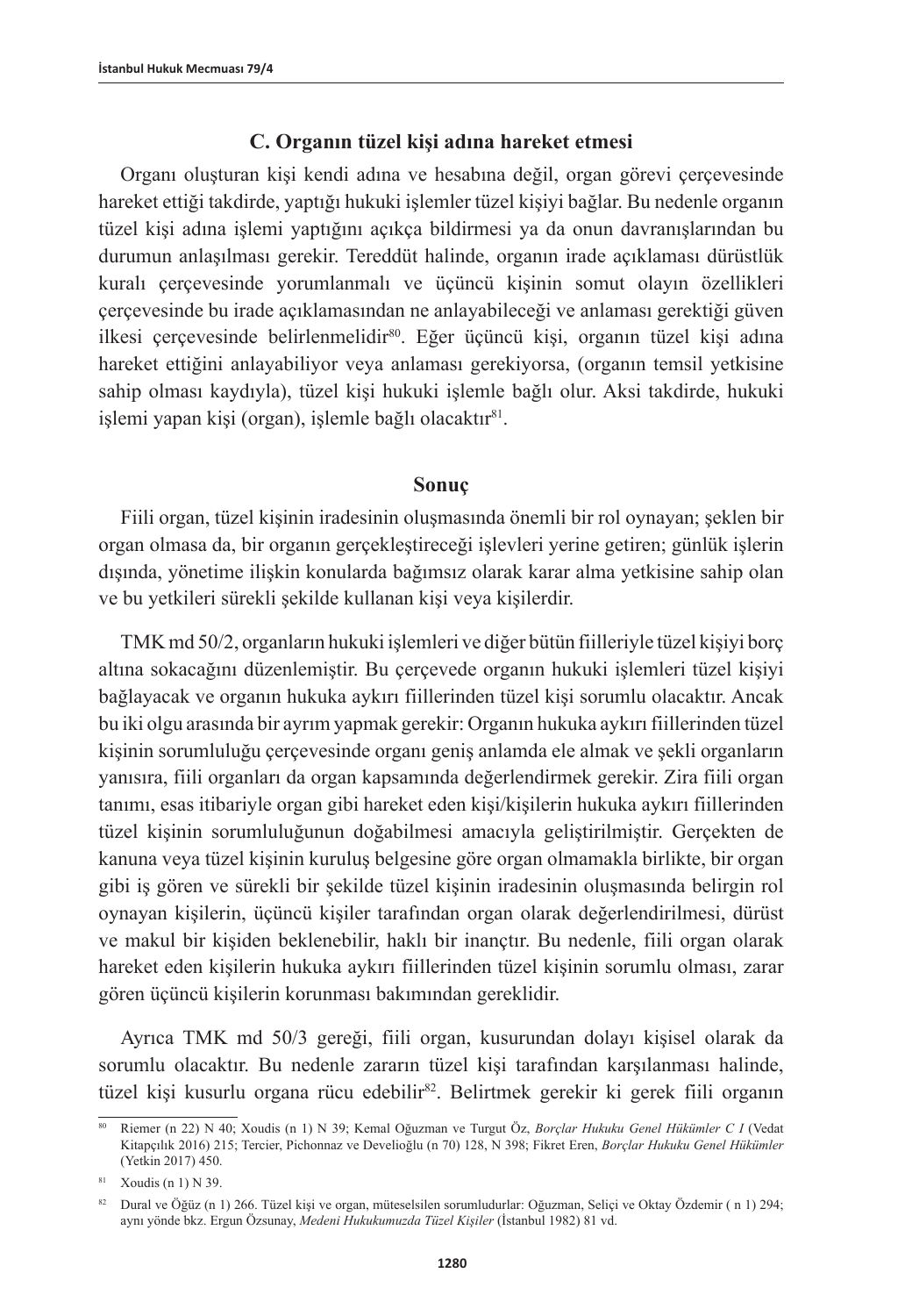kişisel sorumluluğu (TMK md 50/3), gerekse fiili organın hukuka aykırı fiillerinden tüzel kişinin sorumluluğu (TMK md 50/2) bakımından fiili organ tanımında farklı ölçütler benimsemeye gerek yoktur. Doktrinde bazı yazarlarca savunulan bu görüş, aynı fiilden ötürü tüzel kişinin sorumlu tutulup, fiili organın kişisel sorumluluğuna gidilemeyeceği gibi bir sonuca yol açabileceğinden, kanaatimizce yerinde değildir.

Diğer taraftan, kanuna veya tüzel kişinin kuruluş belgesine göre (şeklen) organ olmamakla birlikte, fiili organ olarak tüzel kişi adına hareket eden kişilerin yaptıkları hukuki işlemlerin tüzel kişiyi bağlaması kabul edilemez. Fiili organın tüzel kişiyi temsil yetkisi bulunmadığından, burada TBK md 46'da düzenlenen bir yetkisiz temsil söz konusudur. Yetkisiz temsil kural olarak temsil olunanı bağlamaz; meğerki yetkisiz temsil halinde yapılan işlemin (sözde) temsil olunanı bağlayacağı hallerden birisi ortaya çıkmış olsun. Bunlardan ilki, TBK md 46/1 gereği, temsil olunanın sonradan işleme icazet vermesidir. Diğeri ise, temsil olunan tarafından üçüncü kişilere bildirilen bir temsil yetkisinin varlığı halidir. Buna dış temsil yetkisi denilmekte ve üçüncü kişilere yapılan bu bildirimle onlara bu konuda bir güven verilmiş olmaktadır. Üçüncü kişilere verilen bu güven nedeniyle, onların, bildirilen temsil yetkisinin varlığı hakkındaki iyiniyetleri korunur. Temsil olunan temsilciye, aralarındaki iç ilişkide böyle bir yetki vermemiş olsa (veya iç ilişkide daha dar bir yetki verilmiş ya da verilen yetki geri alınmış olsa) bile, üçüncü kişiye bildirilen yetki, onun iyiniyetli olması şartıyla mevcut olmayan yetki yerine geçer ve temsilcinin yaptığı sözleşme, temsil olunanı bağlar<sup>83</sup>. Burada bahsedilen haller dışında, yetkisiz temsilcinin yaptığı işlemin temsil olunanı bağlaması söz konusu değildir.

Nitekim İsviçre Federal Mahkemesi de 09.10.2019 tarihli ATF 146 III 37 kararında açıkça bu yönde bir karar vermiş ve fiili organın hukuki işlemlerinin (yukarıda sayılan istisnai haller hariç) tüzel kişiyi bağlamayacağına hükmetmiştir. O halde TMK md 50/2 çerçevesinde, organın hukuki işlemlerinin tüzel kişiyi borç altına sokması kuralı bakımından organ kavramını dar olarak yorumlamak ve sadece şeklen organ sıfatını taşıyan ve bu çerçevede temsil yetkisini haiz kişilerin tüzel kişi adına işlem yapabileceğini kabul etmek gerekir.

**Peer-review:** Externally peer-reviewed.

**Hakem Değerlendirmesi:** Dış bağımsız.

**Çıkar Çatışması:** Yazar çıkar çatışması bildirmemiştir.

**Finansal Destek:** Yazar bu çalışma için finansal destek almadığını beyan etmiştir.

**Conflict of Interest:** The author has no conflict of interest to declare.

**Grant Support:** The author declared that this study has received no financial support.

<sup>83</sup> Eren (n 80) 453 vd; Oğuzman ve Öz (n 80) 223.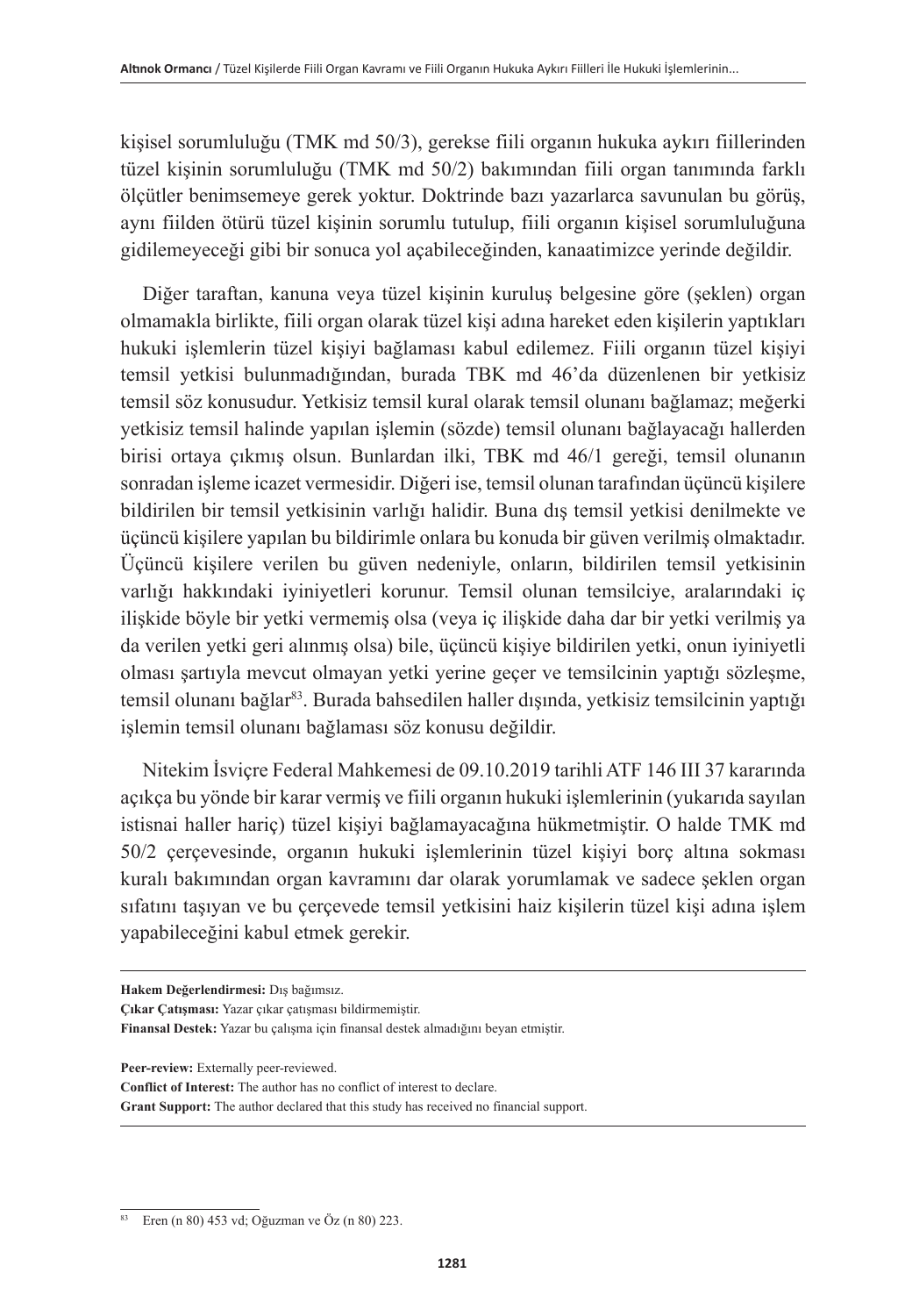### **Bibliografya/Bibliography**

- Akbıyık C, 'Tüzel Kişi Organının Ölüme Bağlı Tasarrufun Düzenlenmesine Katılması' (2017) 5 (1) Kadir Has Üniversitesi Hukuk Fakültesi Dergisi 73-79.
- Akdağ Güney N, *Anonim Şirket Yönetim Kurulu* (2. Bası, Vedat Kitapçılık 2016).
- Akünal T, *Türk Medeni Hukukunda Tüzel Kişiler* (Beta 1995)
- Bär R, 'Die Privatrechtliche Rechtsprechung des BGer im Jahre 1991', (1993) Zeitschrift des Bernischen Juristenvereins, 366-389.
- Blanc M ve Demierre R, 'Chronique de jurisprudence en matière de droit des sociétés' (2020) Not@lex 117-122.
- Druey J N, 'Organ und Organisation : Zur Verantwortlichkeit aus aktienrechtlicher Organschaft' (1981) 53. SAG Schweizerische Aktiengesellschaft (jetzt: SZW) 77-87.
- Dural M ve Öğüz T, *Türk Özel Hukuku C. II Kişiler Hukuku* (20. Bası, Filiz Kitabevi 2019).
- Eren F, *Borçlar Hukuku Genel Hükümler* (7. Bası, Yetkin 2017).
- Guhl T, Koller A, Schnyder A K ve Druey J N, *Das Schweizerische Obligationenrecht* (9. Auflage Schulthess 2000).
- Gürzumar O B, 'Türk Medeni Kanunu'nun 'Vakıflarda Üyelik Olmaz' Hükmünü İptal Eden Anayasa Mahkemesi Kararı Hakkında', Haluk Konuralp Anısına Armağan, C III, (Yetkin, 2009) 523-548.
- Karahan S (Edit.), *Şirketler Hukuku,* (1. Bası, Mimoza 2012).
- Oğuzman K, Seliçi Ö ve Oktay Özdemir S, *Kişiler Hukuku (Gerçek ve Tüzel Kişiler),* (16. Bası, Filiz Kitabevi 2016).
- Oğuzman K ve Öz T, *Borçlar Hukuku Genel Hükümler, C.I,* (14. Bası, Vedat Kitapçılık 2016).
- Özsunay E, *Medeni Hukukumuzda Tüzel Kişiler,* (İstanbul Üniversitesi 1982).
- Öztan B, *Medeni Hukuk Tüzel Kişilerinde Organ Kavramı ve Organın Fiillerinden Doğan Sorumluluk,* (Ankara Üniversitesi Hukuk Fakültesi Yayınları 1970).
- Peter H, 'La Responsabilité De -Et Par- L'organe De Fait', İç Chappuis Christine, Peter Henry, von Planta Andreas (edr), *Responsabilité de l'actionnaire majoritaire: séminaire de l'Association genevoise de droit des affaires,* (Schulthess 2000) 29-64.
- Pichonnaz P, 'Le point sur la partie générale du droit des obligations', (2020) 116 Revue Suisse de Jurisprudence 272-277.
- Riemer H M, *Berner Kommentar Kommentar zum schweizerischen Privatrecht, Band I: Einleitung und Personenrecht, 3. Abteilung: Die juristischen Personen, 1. Teilband: Allgemeine Bestimmungen - Systematischer Teil und Kommentar zu Art 52-59 ZGB* (Stämpfli 1993).
- Şener O H, *Ortaklıklar Hukuku Ders Kitabı* (2. Bası, Seçkin 2015).
- Tekinalp Ü, *Sermaye Ortaklıklarının Yeni Hukuku* (Vedat Kitapçılık 2013).
- Tercier P, Pichonnaz P ve Develioğlu M, *Borçlar Hukuku Genel Hükümler* (1. *Bası, Oniki Levha*  2016).
- Trigo-Trindade R, 'La responsabilité des organes de gestion de la société anonyme dans la jurisprudence récente du Tribunal Fédéral' (1998) La Semaine Judiciaire 1-27.
- Villa M, 'Organes de fait et organes apparents', iç Pierre-Louis Imsand (ed), La responsabilité civile dans l'entreprise, Travaux de la Journée d'étude organisée le 19 mars 2003 à l'Université de Lausanne, (CEDIDAC 2004) 69 – 144.